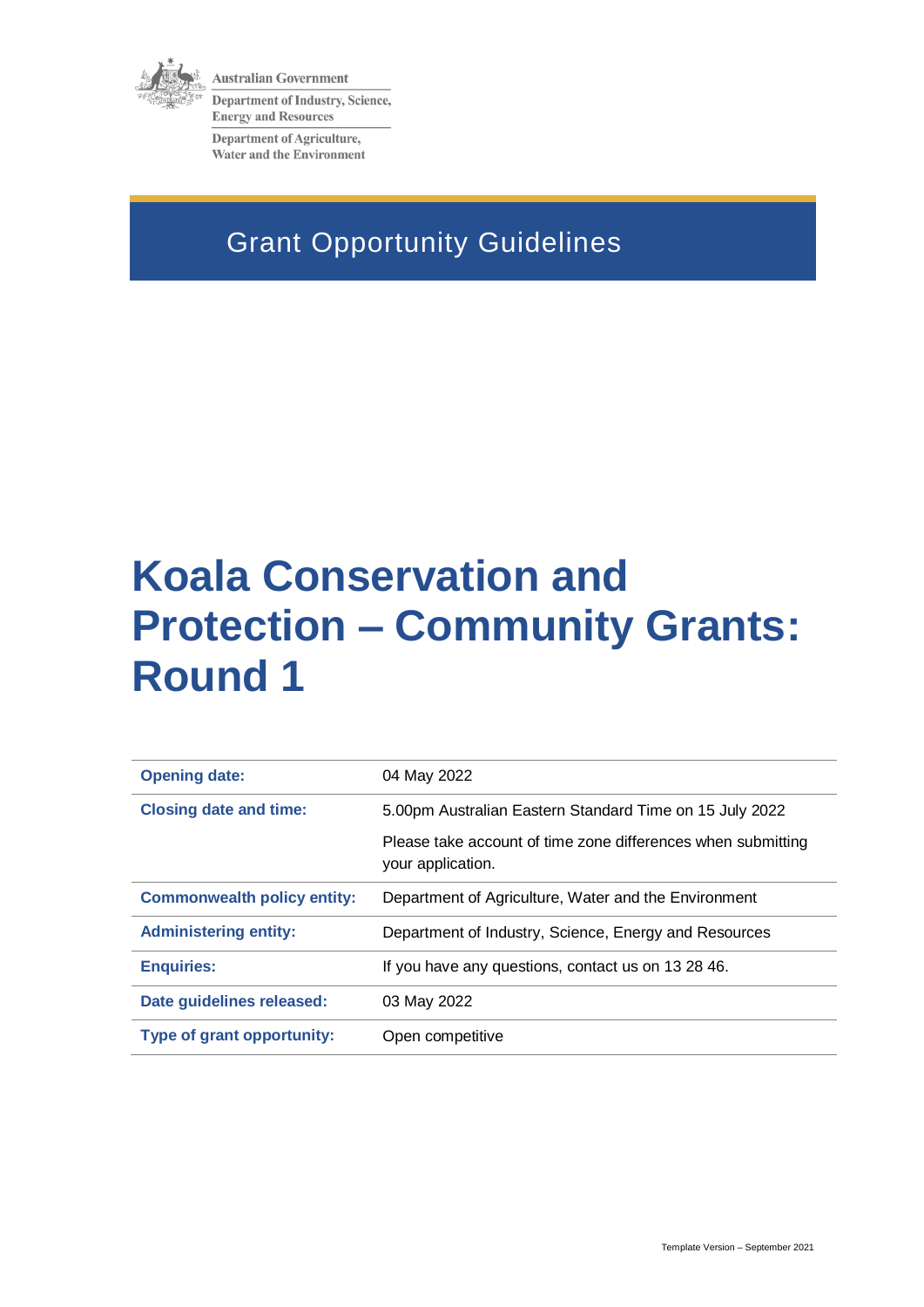# **Contents**

| 1. |       | Koala Conservation and Protection - Community Grants: Round 1 process4        |  |
|----|-------|-------------------------------------------------------------------------------|--|
| 2. |       |                                                                               |  |
|    | 2.1.  | About the Koala Conservation and Protection - Community Grants: Round 1 Grant |  |
| 3. |       |                                                                               |  |
|    | 3.1.  |                                                                               |  |
|    | 3.2.  |                                                                               |  |
| 4. |       |                                                                               |  |
|    | 4.1.  |                                                                               |  |
|    | 4.2.  |                                                                               |  |
|    | 4.3.  |                                                                               |  |
|    |       |                                                                               |  |
|    | 5.1.  |                                                                               |  |
|    | 5.2.  |                                                                               |  |
|    | 5.3.  |                                                                               |  |
|    | 5.4.  |                                                                               |  |
|    |       |                                                                               |  |
|    | 6.1.  |                                                                               |  |
|    | 6.2.  |                                                                               |  |
|    |       |                                                                               |  |
|    | 7.1.  |                                                                               |  |
|    | 7.2.  |                                                                               |  |
|    | 7.3.  |                                                                               |  |
|    | 7.4.  |                                                                               |  |
| 8. |       |                                                                               |  |
|    | 8.1.  |                                                                               |  |
| 9. |       |                                                                               |  |
|    |       |                                                                               |  |
|    | 10.1. |                                                                               |  |
|    | 10.2. |                                                                               |  |
|    | 10.3. | Project/Activity specific legislation, policies and industry standards 17     |  |
|    | 10.4. |                                                                               |  |
|    | 10.5. |                                                                               |  |
|    | 10.6. |                                                                               |  |
|    |       |                                                                               |  |
|    |       |                                                                               |  |
|    | 12.1. |                                                                               |  |
|    | 12.2. |                                                                               |  |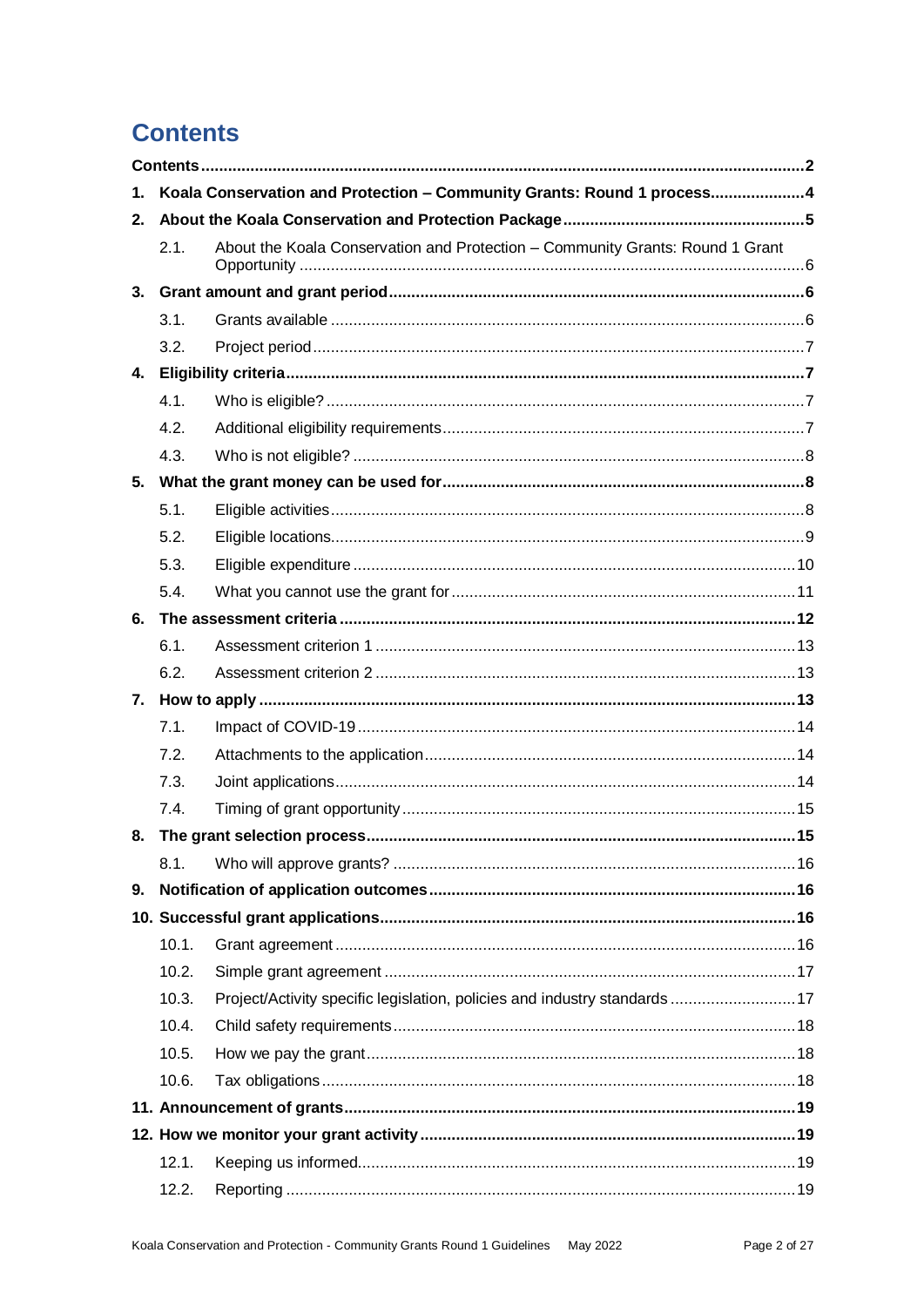| 12.3. |  |
|-------|--|
| 12.4. |  |
| 12.5. |  |
| 12.6. |  |
| 12.7. |  |
|       |  |
| 13.1. |  |
| 13.2. |  |
|       |  |
|       |  |
|       |  |
|       |  |
| 13.3. |  |
|       |  |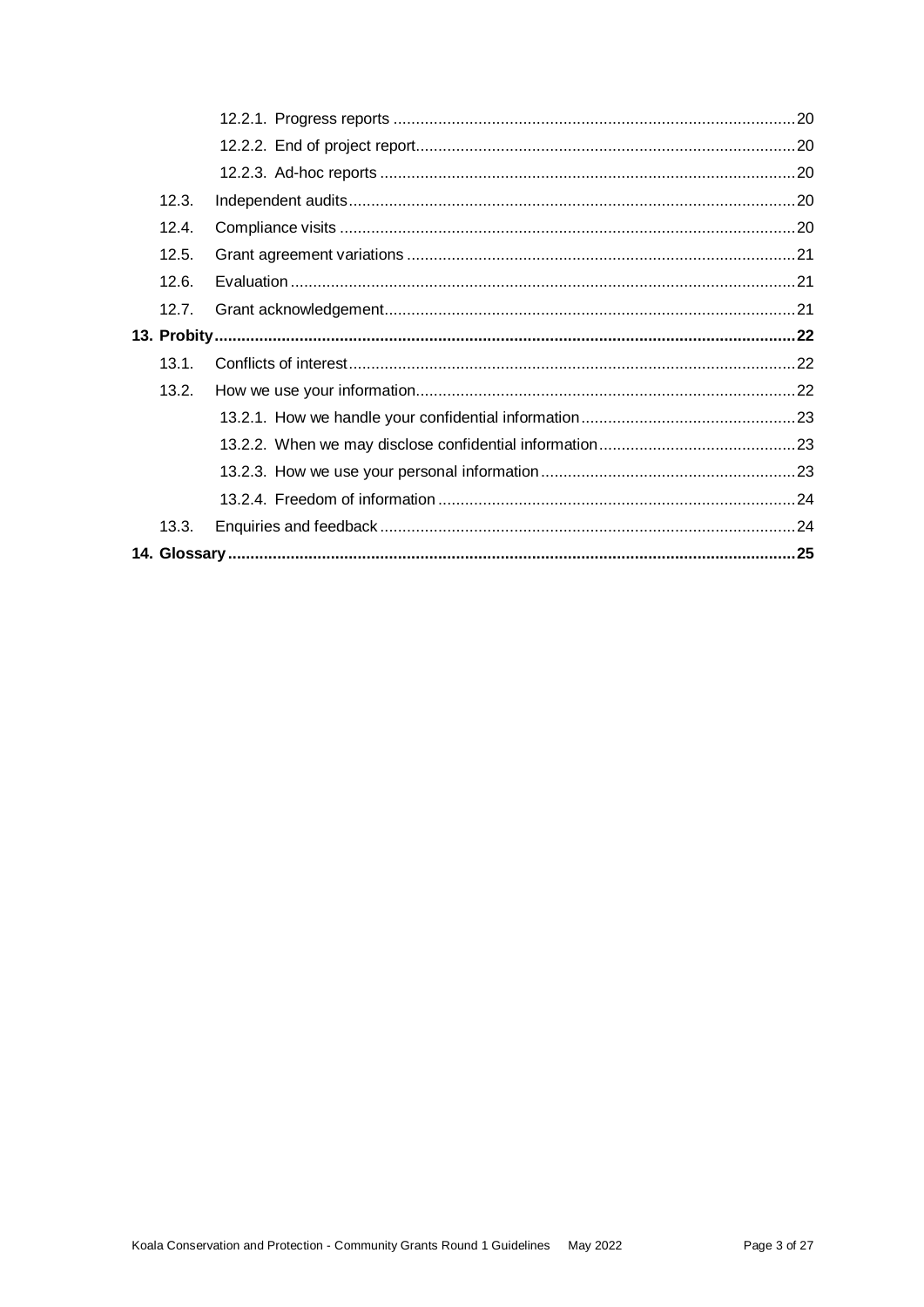# **1. Koala Conservation and Protection – Community Grants: Round 1 process**

### **The Koala Conservation and Protection – Community Grants program is designed to achieve Australian Government objectives**

This grant opportunity is part of the Koala Conservation and Protection Package which contributes to the Department of Agriculture, Water and the Environment's Outcome 1. The Department of Agriculture, Water and the Environment works with stakeholders to plan and design the grant program according to the *[Commonwealth Grants Rules and Guidelines](https://www.finance.gov.au/government/commonwealth-grants/commonwealth-grants-rules-guidelines)*.

# ♦ **The grant opportunity opens**

We publish the grant opportunity guidelines on **business.gov.au** and **GrantConnect**. J

### **You complete and submit a grant application**

You complete the application form, addressing all the eligibility and assessment criteria in order for your application to be considered.

# J **We assess all grant applications**

We review the applications against eligibility criteria and notify you if you are not eligible.

We assess eligible applications against the assessment criteria including an overall consideration

#### of value with relevant money and compare it to other eligible applications. J

#### **We make grant recommendations**

We provide advice to the decision maker on the merits of each application.

#### ♦

#### **Grant decisions are made**

The decision maker decides which applications are successful. J

### **We notify you of the outcome**

We advise you of the outcome of your application. We may not notify unsuccessful applicants until grant agreements have been executed with successful applicants.

# J **We enter into a grant agreement**

We will enter into a grant agreement with successful applicants. The type of grant agreement is based on the nature of the grant and proportional to the risks involved.

#### ↓

### **Delivery of grant**

You undertake the grant activity as set out in your grant agreement. We manage the grant by working with you, monitoring your progress and making payments.

J

# **Evaluation of the Koala Conservation and Protection – Community Grants**

The Department of Agriculture, Water and the Environment evaluates the specific grant activity and the Koala Conservation and Protection – Community Grants program as a whole based on information you provide and that we collect from various sources.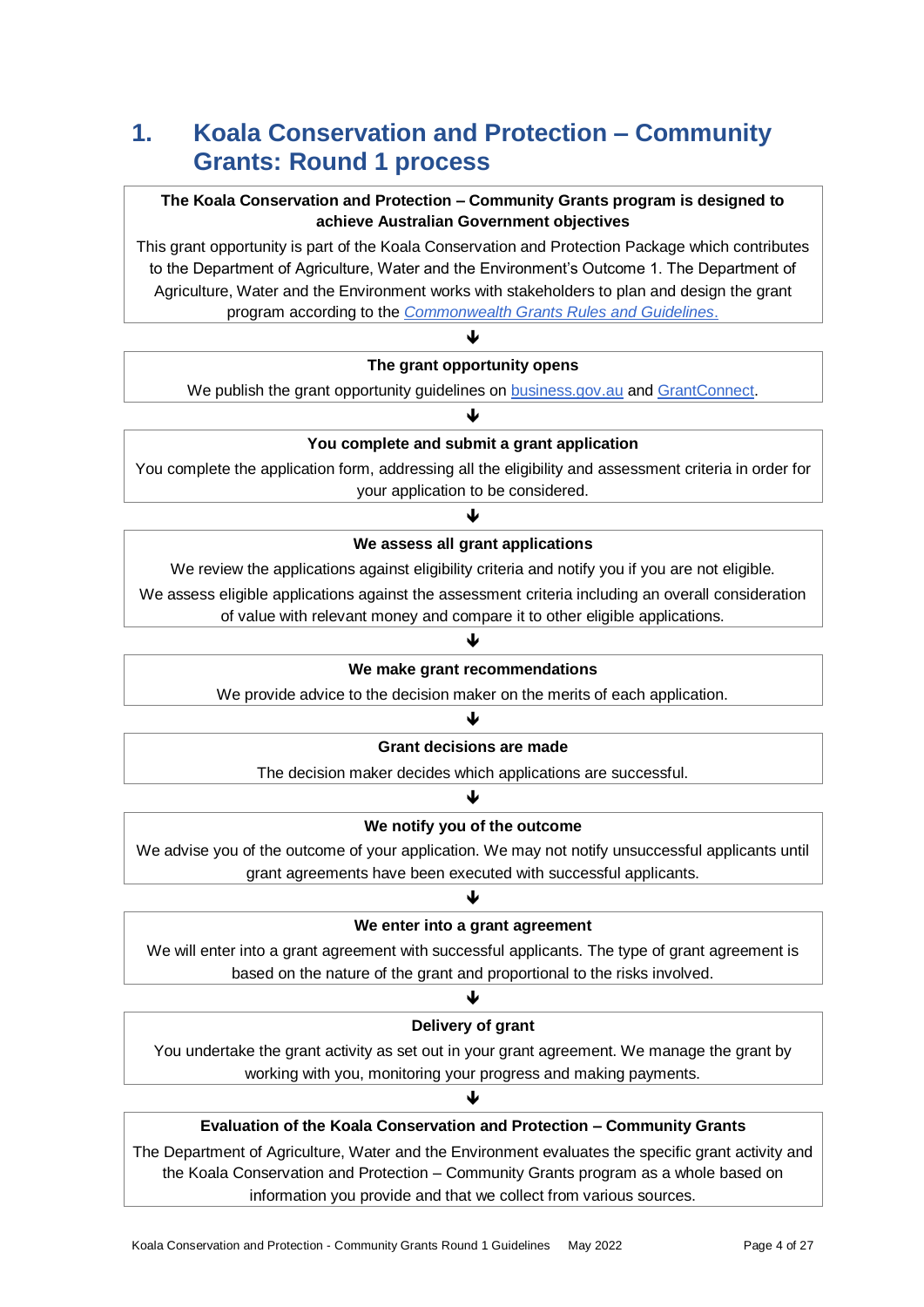# **2. About the Koala Conservation and Protection Package**

The Koala Conservation and Protection Package (Package) was announced on 29 January 2022 by the Prime Minister, the Hon Scott Morrison MP and the Minister for the Environment, the Hon Sussan Ley MP and provides \$50 million over four years from 2021-22 to 2024-25 to maintain and support the recovery and protection of the Koala.

The Package will support the restoration and protection of Koala habitats, extend and expand Koala monitoring and the improvement of Koala health and care in response to natural disasters such as bushfires and diseases such as Chlamydia. It includes:

- large and medium scale projects to support on-ground actions to support Koala habitat protection and restoration and threat mitigation
- small-scale community projects for habitat protection and restoration, threat mitigation and improving health outcomes
- **EXTERGHIST EXTENDING IN A LOCAL EXTENDING IN A LOCAL EXTENDING IN A LOCAL EXTENDING IN A LOCAL EXTENDING I**
- addressing Koala health challenges and improving health outcomes
- supporting training in Koala treatment and care.

This funding builds on the \$18 million Koala conservation package announced in 2020. This package delivered on-ground conservation actions, supported coordination and delivery of more effective health research and Koala veterinary activities, and the design and implementation of a National Koala Monitoring Program.

The Package aligns with the Australian Government's efforts to protect and restore Australia's threatened species and places through the Threatened Species Strategy 2021-2031 and the Strategy's first Action Plan 2021-2026. The Package also aligns with the [National Recovery Plan](https://www.awe.gov.au/environment/biodiversity/threatened/publications/recovery/koala-2022)  [for the Koala](https://www.awe.gov.au/environment/biodiversity/threatened/publications/recovery/koala-2022) *Phascolarctos cinereus* (combined populations of Queensland, New South Wales and the Australian Capital Territory), in effect under the *Environment Protection and Biodiversity Conservation Act 1999* (EPBC Act) from 8 April 2022.

The objective of the Package is to support efforts to improve the trajectory of the Koala combined populations of Queensland, NSW and the ACT (listed Koala, [see glossary\)](#page-24-0).

The intended outcomes of the Package are to:

l

- improve the extent, quality and connectivity of the nationally listed Koala's habitat and reduced local threats
- improve data and knowledge of Koala populations and health across their range
- increase understanding and management of disease and injury affecting Koala health and lift capability in on-ground care, treatment and triage of Koalas, and
- strengthen coordination of recovery efforts for the Koala and cross-sector engagement, collaboration and capability.

There may be other grant opportunities as part of this package and we will publish the opening and closing dates and any other relevant information o[n business.gov.au](https://business.gov.au/grants-and-programs/koala-conservation-and-protection-community-grants-round-1#key-documents) and [GrantConnect.](https://www.grants.gov.au/)

We administer the program according to the *[Commonwealth Grants Rules and Guidelines](https://www.finance.gov.au/government/commonwealth-grants/commonwealth-grants-rules-guidelines)*  $(CGRGs)^1$  $(CGRGs)^1$ .

<sup>1</sup> <https://www.finance.gov.au/government/commonwealth-grants/commonwealth-grants-rules-guidelines>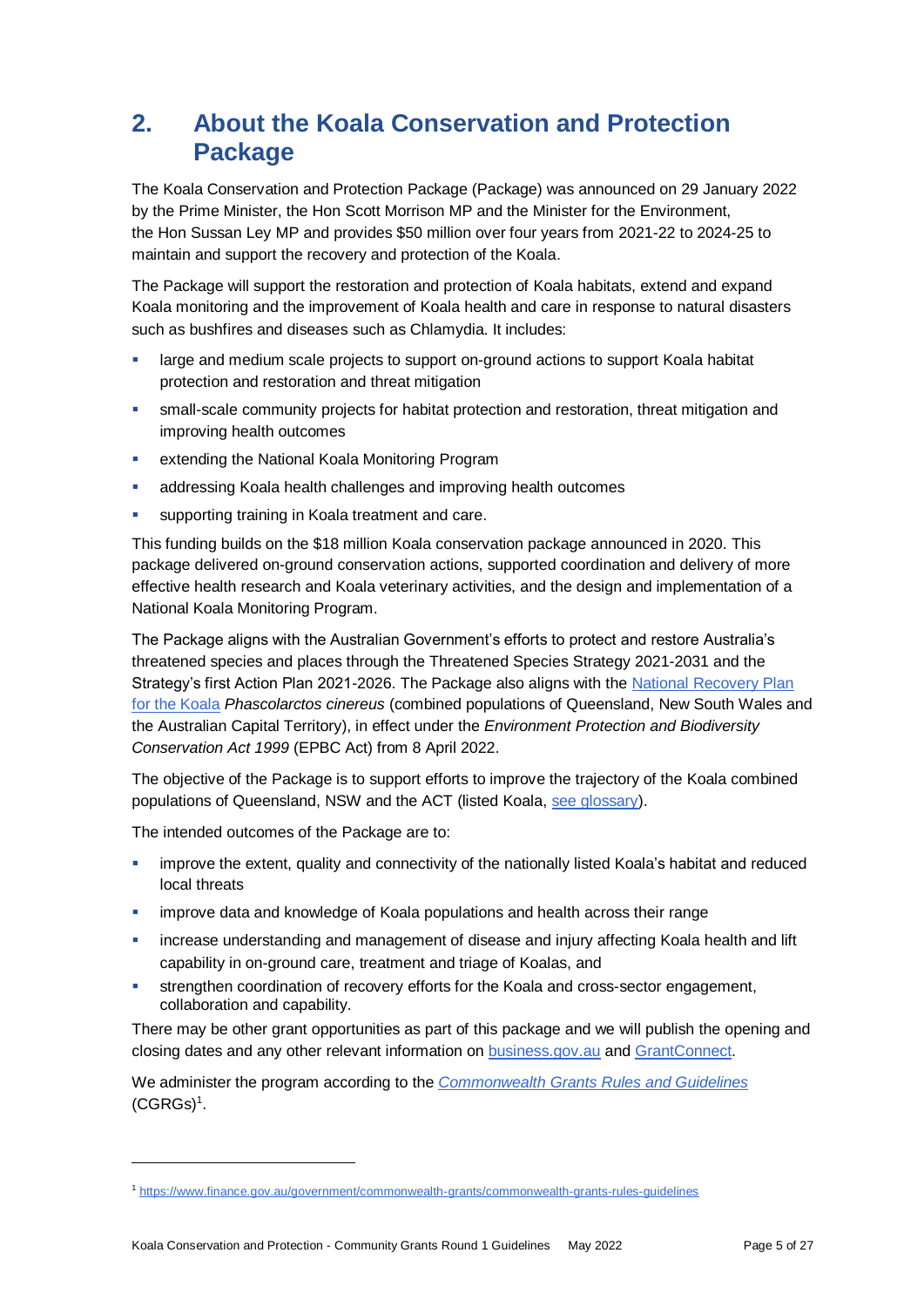# 2.1. About the Koala Conservation and Protection – Community Grants: Round 1 Grant Opportunity

The Koala Conservation and Protection – Community Grants: Round 1 grant opportunity (the program) will run over 2 years from 2022-23 to 2023-24. This program will invest up to \$5 million and includes opportunities for co-contributions, boosting the total value of assistance delivered. The program will provide grants of up to \$200,000 for small-scale community projects and local activities that support the recovery and protection of the listed Koala (combined populations of Queensland, New South Wales and the Australian Capital Territory).

The intention is to run a second round of community grants beginning in 2023-24.

The objective of this program is to:

 support community-led conservation and recovery efforts to improve the trajectory of the listed Koala (combined populations of Queensland, NSW and the ACT) [\(see glossary\)](#page-24-0).

The intended outcomes of the program are to:

- improve the extent, quality and connectivity of the nationally listed Koala's habitat and reduce local threats
- increase understanding and management of disease and injury affecting Koala health and lift capability in on-ground care, treatment and triage of Koalas, and
- improve data and knowledge of Koala populations and health across their range, to support effective decision making and conservation action.

This document sets out:

- **the eligibility and assessment criterially**
- how we consider and assess grant applications
- how we notify applicants and enter into grant agreements with grantees
- how we monitor and evaluate grantees' performance
- **F** responsibilities and expectations in relation to the opportunity.

The Department of Industry, Science, Energy and Resources (the department) is responsible for administering this grant opportunity on behalf of the Department of Agriculture, Water and the Environment.

We have defined key terms used in these guidelines in the [glossary](#page-24-0) at section [14.](#page-24-0)

You should read this document carefully before you fill out an application.

# **3. Grant amount and grant period**

Up to \$5 million over 2 years from 2022-23 to 2023-24 is available through this program.

# 3.1. Grants available

The grant amount will be up to 100 per cent of eligible project expenditure (grant percentage).

- **The minimum grant amount is \$50,000.**
- The maximum grant amount is \$200,000.

You are responsible for funding the remaining eligible and ineligible project costs. Co-contributions are strongly encouraged to amplify the impact of the program. This could include funding provided to initiatives and programs already announced that the program would build on.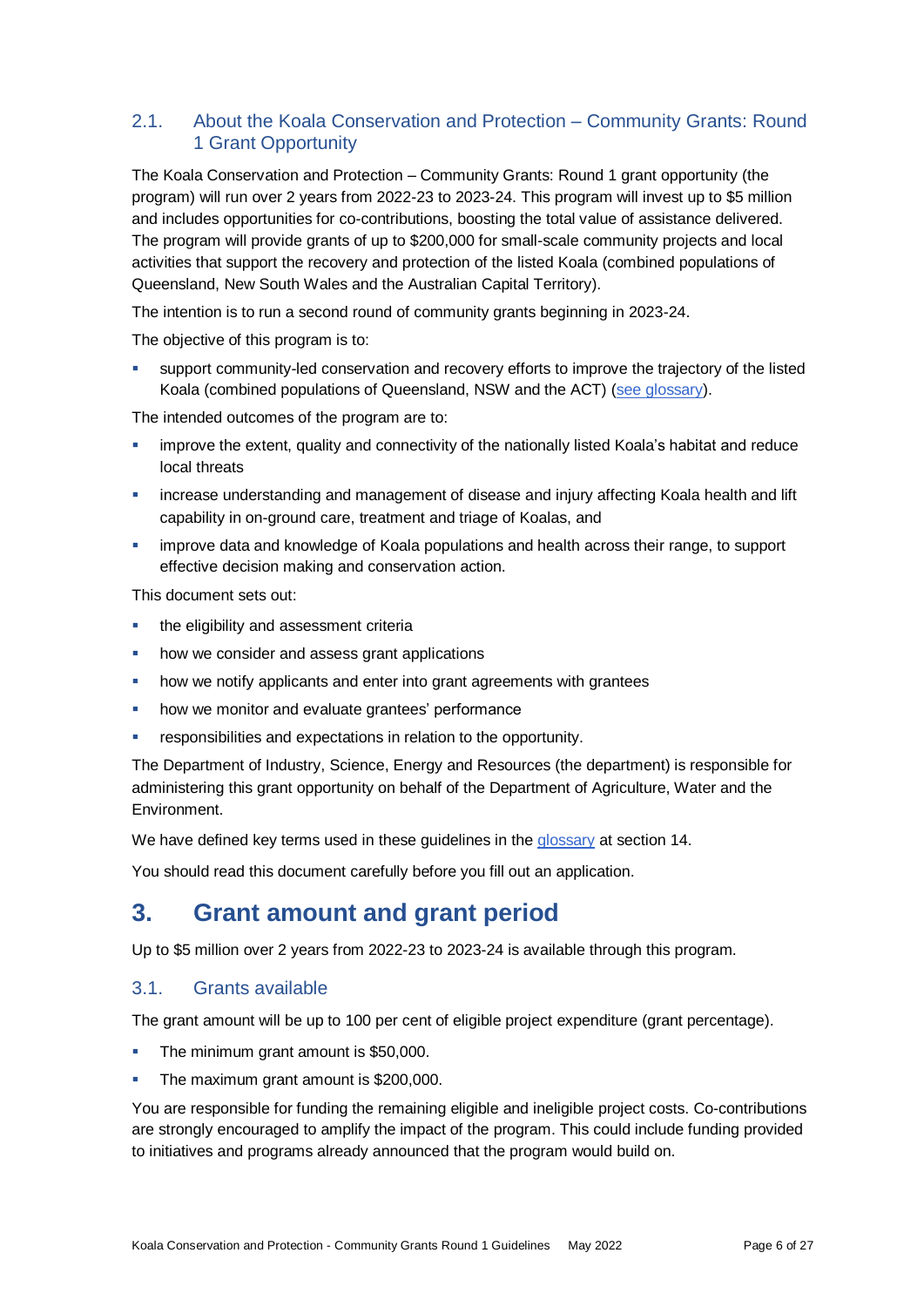Contributions to your project may be cash or in-kind, including volunteer contributions. Other funding can come from other sources including State, Territory and local government grants.

We cannot fund your project if it receives funding from another Commonwealth government grant. You can apply for a grant for your project under more than one Commonwealth program, but if your application is successful, you must choose either the Koala Conservation and Protection - Community Grants Round 1 grant or the other Commonwealth grant.

### 3.2. Project period

Projects must be completed by 30 April 2024.

# **4. Eligibility criteria**

We cannot consider your application if you do not satisfy all eligibility criteria.

### <span id="page-6-0"></span>4.1. Who is eligible?

To be eligible you must:

have an Australian Business Number (ABN)

and be one of the following entities:

- an entity incorporated in Australia
- an Aboriginal and Torres Strait Islander Corporation registered under the *Corporations (Aboriginal and Torres Strait Islander) Act 2006* (Cth)
- a co-operative
- a Regional Natural Resource Management (NRM) organisation supporting a project that is delivered by, or directly engages with, local community groups
- an incorporated not for profit organisation, including incorporated Indigenous not-for-profit organisations
- an incorporated trustee on behalf of a trust
- an Australian local government agency or body as defined in th[e glossary.](#page-24-0)

Joint applications are acceptable, provided you have a lead organisation who is the main driver of the project and is eligible to apply. Landholders that do not meet the eligibility criteria, Australian universities and other publicly funded research organisations (as defined in the [glossary\)](#page-24-0) can be part of a joint application but cannot apply as a lead organisation.

For further information on joint applications, refer to section [7.3.](#page-13-0)

### 4.2. Additional eligibility requirements

We can only accept applications that:

- have at least \$50,000 in eligible expenditure
- **•** have identified that the listed Koala (combined populations of Queensland, New South Wales and the Australian Capital Territory) will benefit from your project activities
- provide with your application the required documents outlined under section 7.2
- provide a letter of support from each project partner where the application is a joint application (refer to section 7.3)
- are able to provide a current letter of support for your project prior to commencement of on ground works from the site or landowner, if you are not the site or landowner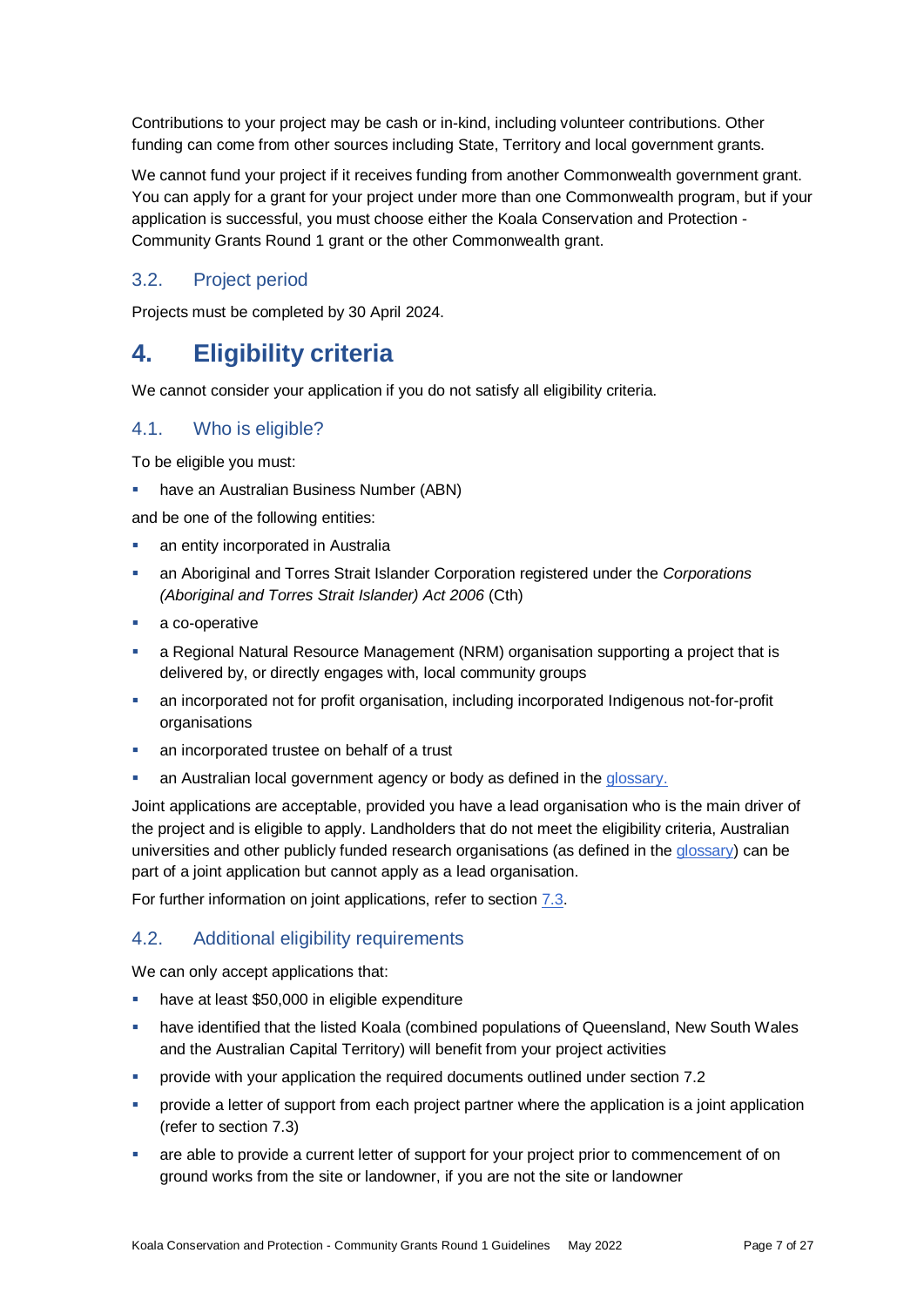- are able to provide a letter of support for your project prior to commencement of on ground works from relevant Traditional Owners or Indigenous organisations with landowning/management rights or responsibilities, or with these rights being determined, if their support is required
- declare that your proposed project does not duplicate other government-funded management actions that are already underway in the location you are proposing to undertake activities.

We cannot waive the eligibility criteria under any circumstances.

# 4.3. Who is not eligible?

You are not eligible to apply if you are:

- an organisation not included in section [4.1](#page-6-0)
- an individual
- an unincorporated association
- a trust (however, an incorporated trustee may apply on behalf of a trust)
- a non-corporate Commonwealth entity
- an Australian State/Territory Government Agency or body (unless a Regional Land Partnerships service provider)
- a university or other publicly funded research organisation (as defined in the [glossary\)](#page-24-0)
- an organisation, or your project partner is an organisation, included on the National Redress Scheme's website on the list of 'Institutions that have not joined or signified their intent to join the Scheme' [\(www.nationalredress.gov.au\)](http://www.nationalredress.gov.au/)
- an employer of 100 or more employees that has [not complied](https://www.wgea.gov.au/what-we-do/compliance-reporting/non-compliant-list) with the *Workplace Gender Equality Act (2012)*.

# <span id="page-7-0"></span>**5. What the grant money can be used for**

### 5.1. Eligible activities

To be eligible your project must:

- be aimed at addressing the program objective and primary program outcomes as outlined in section 2.1
- include activities that benefit the listed Koala (combined populations of Queensland, New South Wales and the Australian Capital Territory)
- include on-ground project activities that are undertaken in areas where the listed Koala is known or likely to occur (with the exception of ex-situ healthcare facilities and treatment). You may wish to review the listed Koala's location via the [protected matters search tool](https://www.awe.gov.au/environment/epbc/protected-matters-search-tool)
- be designed to complement, extend or expand existing activities or designed to be stand-alone, provided the project does not overlap or duplicate existing activities. Activities that are complementary to work that is already underway must demonstrate alignment, for example:
	- by filling a critical gap
	- by expanding or supplementing an existing activity, or
	- by increasing the reach and impact of an existing activity.

Eligible activities may include:

activities that improve the extent, quality and connectivity of the listed Koala's habitat, such as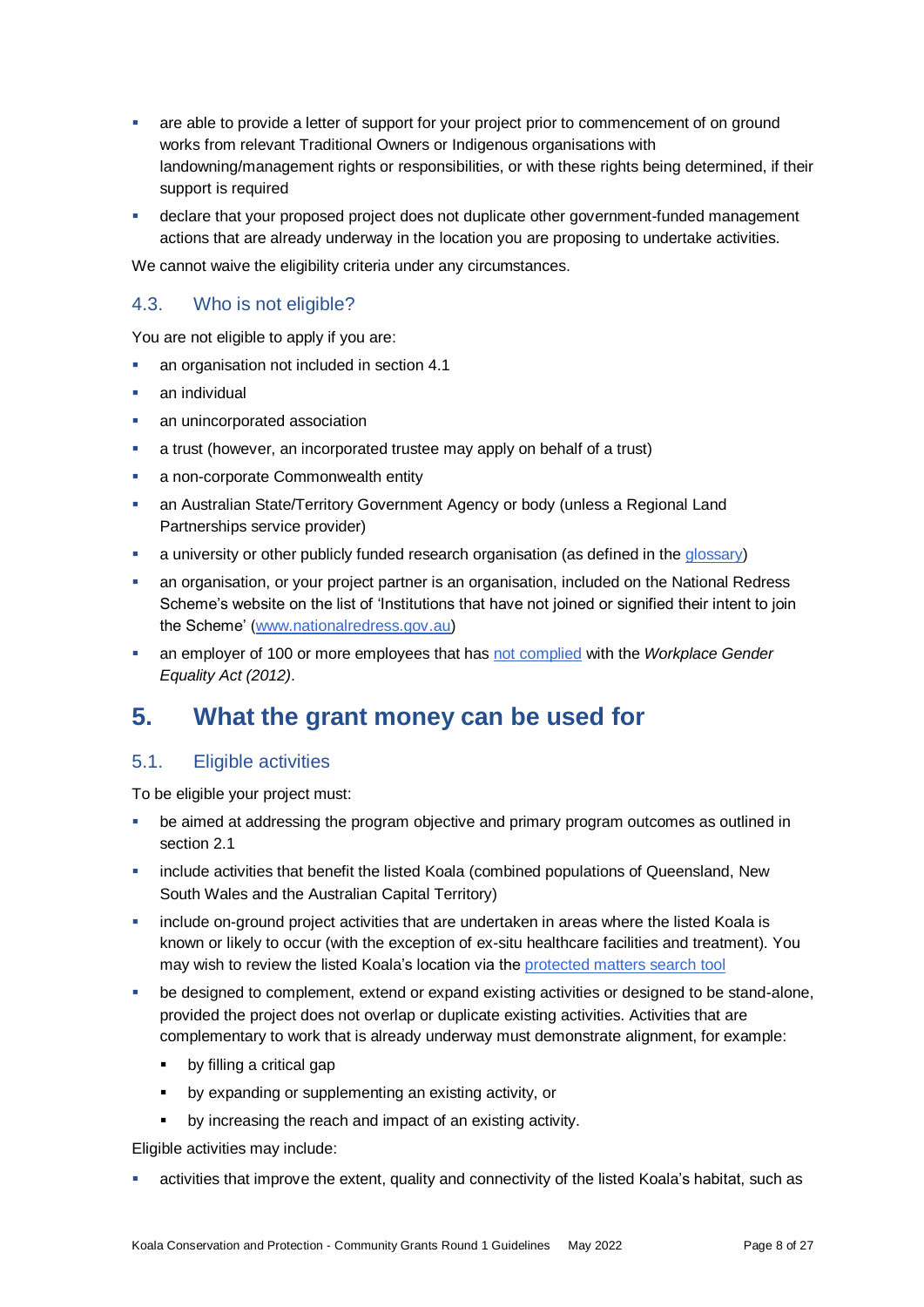- **EXEC** activities that support climate and fire refugia
- activities that support corridors facilitating movement and metapopulation processes of Koalas
- activities that improve the condition or extent of existing Koala habitat through altered land management practices.
- coordinated threat management across the landscapes such as weed and pest control that provides a demonstrable reduction in pressure on the listed Koala and its habitat
- environmental restoration and protection across areas that support the listed Koala
- ex-situ healthcare facilities and treatment for the listed Koala
- applied research, that includes on-ground interventions such as trialling new Koala protection devises or threat abatement techniques
- activities that improve knowledge of listed Koala populations and their health, such as citizen science projects
- activities that improve health outcomes and care facilities for listed Koala/ Koala populations
- activities as part of community and school education programs that accompany an on-ground activity
- activities that promote the protection and recovery of the listed Koala
- activities that encourage the participation of Indigenous people in the program, including:
	- sharing of Indigenous ecological knowledge to support achievement of the project and program outcomes
	- **EXECOLLADORATION With Traditional Owners**
	- supporting Indigenous-led caring for Country activities.

It is advised that you seek expert advice to ensure that the proposed project activities are suitable for the listed Koala. Your application should be informed by the [National Recovery Plan for](https://www.awe.gov.au/environment/biodiversity/threatened/publications/recovery/koala-2022) the [Koala](https://www.awe.gov.au/environment/biodiversity/threatened/publications/recovery/koala-2022) and current scientific evidence and/or knowledge, and you should include this advice in your application. For example, if your project includes tree planting, ensure chosen tree species are consistent with locally important Koala tree species in your bioregion as identified in Section 8 of Australian National University's: *[A Review of Koala Habitat Assessment Criteria](https://www.awe.gov.au/sites/default/files/documents/review-koala-habitat-assessment-criteria-and-methods-2021.pdf) and Methods*, or other appropriate local restoration and revegetation guidelines for Koala habitat where they exist.

Any additional or indirect benefits from project activities should be outlined in your application, including but not limited to: flow on benefits for other threatened species listed under the EPBC Act; regional economic benefits; community engagement; cross-sector collaboration; and capability building

You will be required to provide geospatial data about the project location(s) in your application.

We may also approve other activities.

### 5.2. Eligible locations

Your project must be delivered in locations within Queensland, New South Wales and the Australian Capital Territory where the listed Koala is known or likely to occur (with the exception of ex-situ healthcare facilities and treatment). You may wish to review the listed Koala's location via the [protected matters search tool.](https://www.environment.gov.au/epbc/protected-matters-search-tool)

Where you are not the landowner for the location of proposed activities you will need to provide evidence of approval for your project prior to commencing any on-ground works at that site.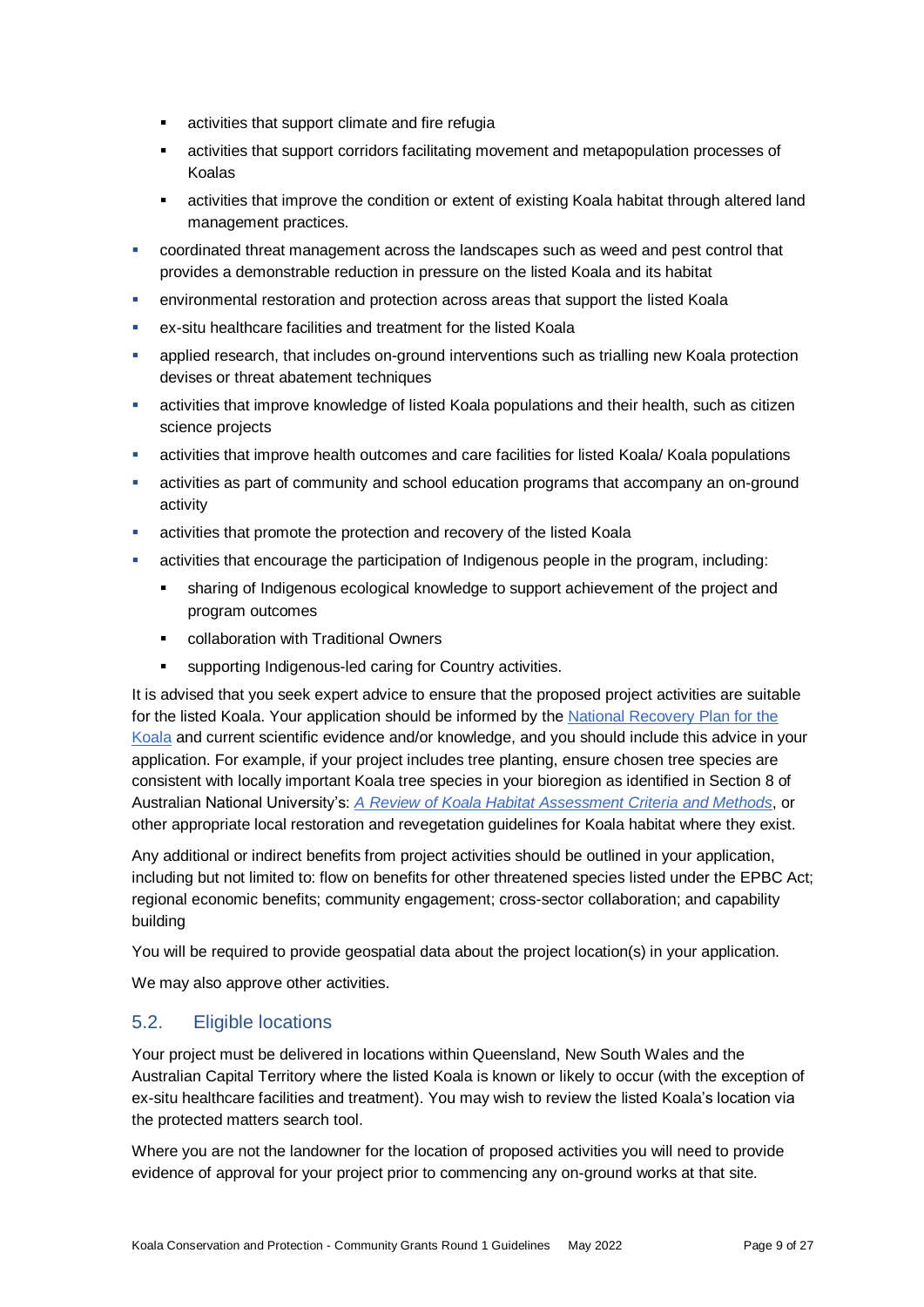You will need to provide a letter of support for your project prior to commencing any on-ground works from relevant Traditional Owners or Indigenous organisations with landowning or management rights or responsibilities, or with these rights being determined, if their support is required.

# <span id="page-9-0"></span>5.3. Eligible expenditure

You can only spend grant funds on eligible expenditure you have incurred on an agreed project as defined in your grant agreement.

Eligible expenditure items may include:

- purchase (or hire) of equipment, materials and supplies to support eligible project activities such as tube stock, hardware, seed and chemicals
- salaries and on-costs for personnel directly employed in delivering the project activities (this should be calculated on a pro-rata basis relative to their time commitment). This excludes project management or project co-ordination costs which are covered under administrative support below
- building modifications where you own the modified asset and the modification is required to undertake the project, for example installing improved Koala care facilities. Modifications to leased buildings may be eligible
- staff training that directly supports the achievement of project outcomes
- contract expenditure being the cost of any agreed project activities that you contract to others directly relating to the program objectives. All contractors must have a written contract in place covering the work to be undertaken, prior to starting any project work
- costs associated with managing collaborations and partnerships with Traditional Owners and the local community
- removal of legislated weed species (including Weeds of National Significance)
- costs incurred in obtaining planning, environmental or other regulatory approvals during the project period. However, associated fees paid to the Commonwealth, State, Territory and local governments are not eligible.
- domestic travel to and from the on-ground location limited to the reasonable cost of accommodation and transportation required to conduct the agreed project activities
- administrative support and overheads additional to the normal day to day running costs of the organisation, including project management or project co-ordination (maximum 10 per cent of the grant)
- reporting on project outcomes
- contingency costs up to a maximum of 10% of the eligible project expenditure. Note that we make payments based on actual project costs incurred.

Other specific expenditures may be eligible as determined by the Program Delegate.

We may update the guidance on eligible and ineligible expenditure from time to time. If your application is successful, the version in place when you submitted your application applies to your project. If your application is successful, we may ask you to verify project costs that you provided in your application. You may need to provide evidence such as quotes for major costs.

Not all expenditure on your project may be eligible for grant funding. The Program Delegate (who is a manager within the department with responsibility for the program) makes the final decision on what is eligible expenditure and may give additional guidance on eligible expenditure if required.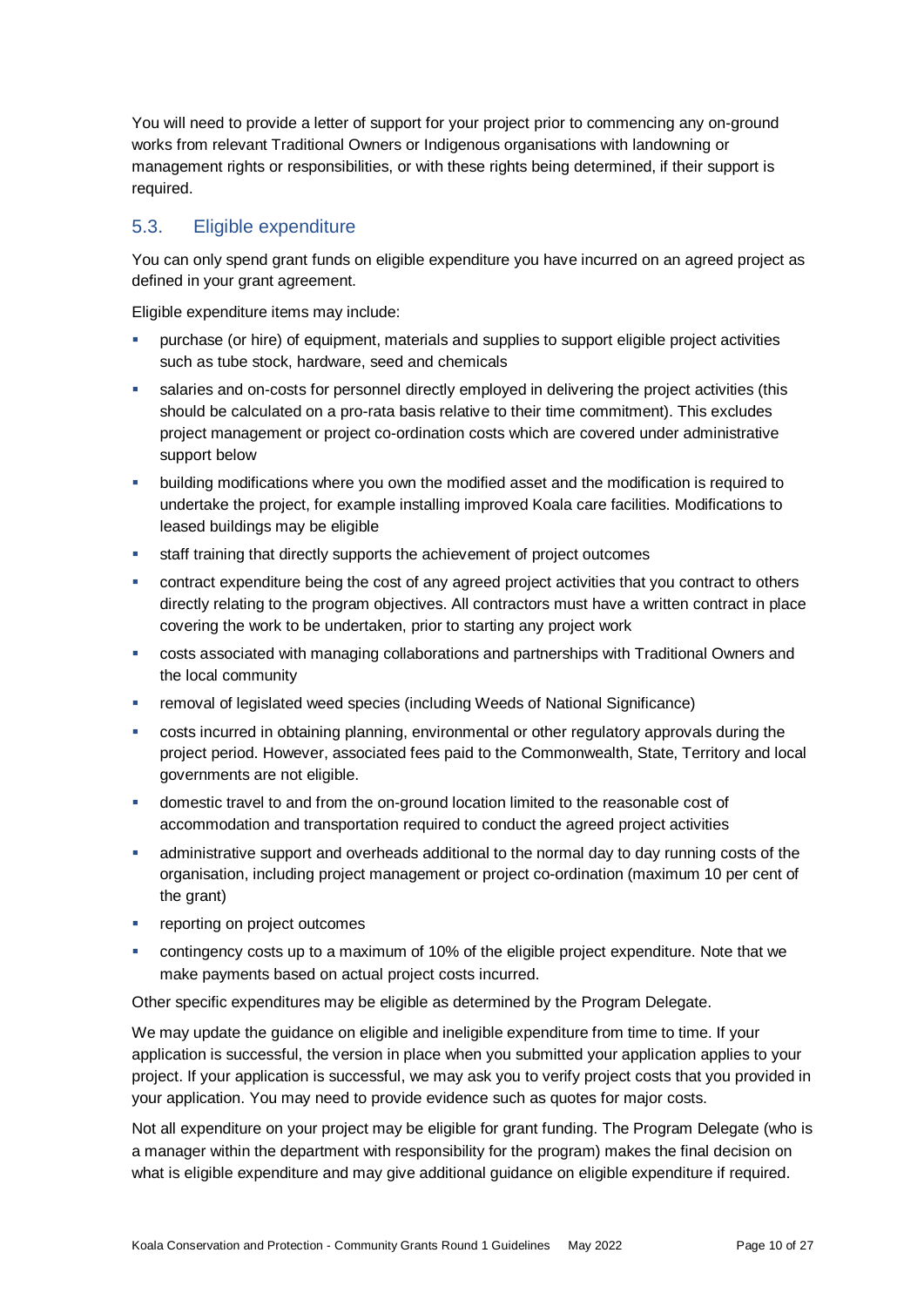To be eligible, expenditure must:

- be a direct cost of the project
- be incurred by you for required project audit activities

You must incur the project expenditure between the project start and end date for it to be eligible unless stated otherwise

We are not responsible for any expenditure you incur until a grant agreement is executed. The Commonwealth will not be liable, and should not be held out as being liable, for any activities undertaken before the grant agreement is executed.

### 5.4. What you cannot use the grant for

Expenditure items that are not eligible are:

- the provision of goods, services or support for activities not directly related to eligible grant activities
- routine operation, business as usual or running costs including communications, accommodation, office facilities, printing and stationery, postage, legal and accounting fees and bank charges
- costs for activities that are required to be carried out by law or by a private contractual obligation
- cost for activities that include the introduction of plants, animals or other biological agents that are known to be, or that could become, environmental or agricultural weeds or pests
- costs of purchasing, leasing, depreciation of, or development of land or the purchase of other assets, being an item of tangible property purchases, leased, hired, financed, created or otherwise brought into existence either wholly or in part with the use of the grant and which has a GST exclusive value of \$10,000 or more per asset, unless identified in the application and approved
- costs incurred prior to us notifying you that the application is eligible and complete
- costs for the purchasing of firearms
- costs for fencing for the primary purpose of stock management unless it can be clearly demonstrated to provide benefits for protecting and conserving Koala habitat
- financial costs, including interest and debt financing
- catering expenses, except for provision of light refreshments/drinks that support safe community participation at community events (e.g. to maintain hydration)
- planting of species that are known to be, or have the potential to become, an agricultural or environmental weed, this may include some native Australian species when planted out of region - please refer to your State or Territory Government for further information about weeds in your area
- revegetation activities using species which are not endemic to the area
- removal of vegetation, including native grasslands, with the exception of legislated weed species (including Weeds of National Significance) and where burnt/removed in the course of the essential activities of a dedicated fire management project
- any costs associated with the development of an application, including labour costs as outlined in section 5.3 (for example, preparation of applications)
- fees paid to the Commonwealth, state, territory and local governments associated with obtaining planning, environmental or other regulatory approvals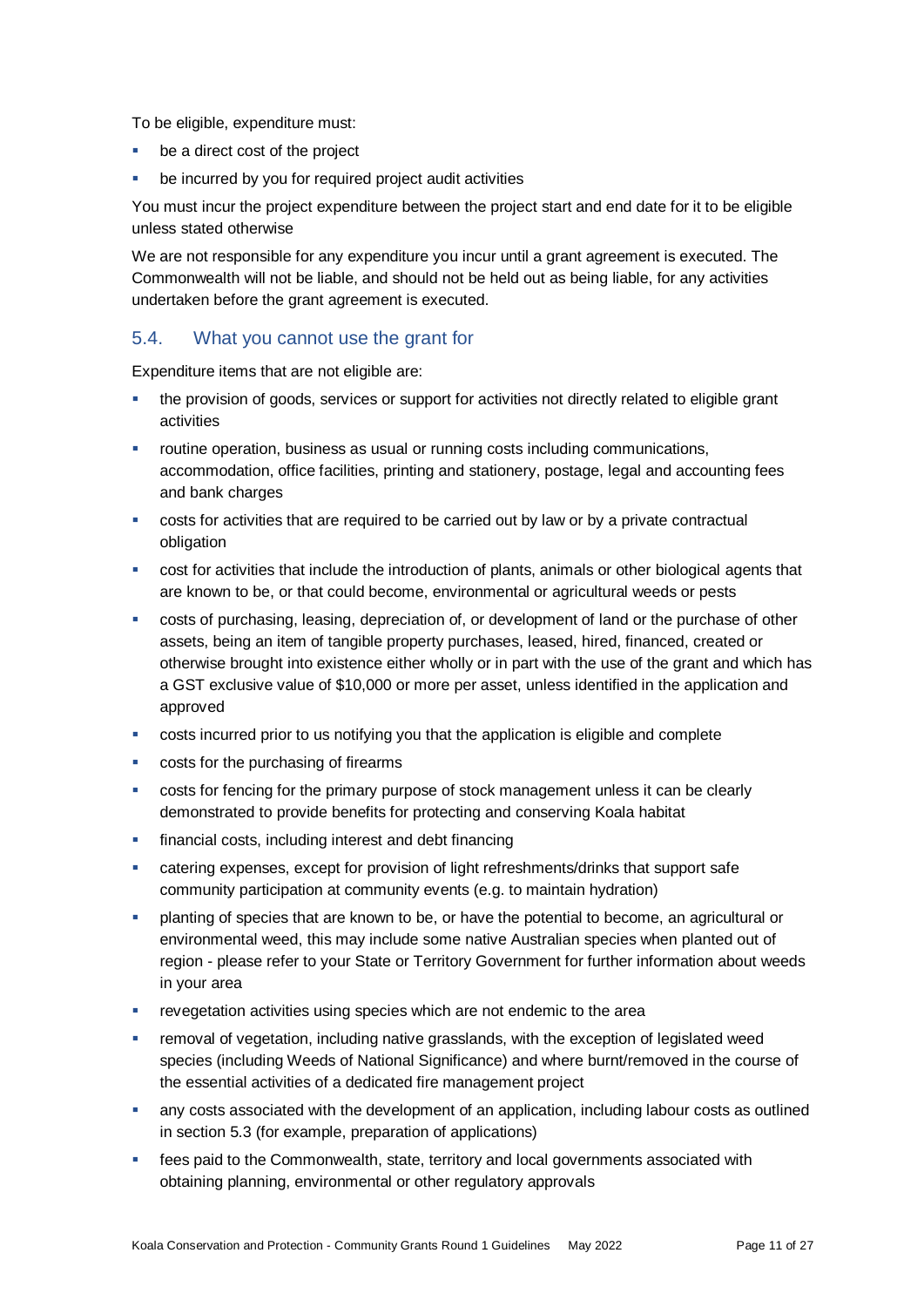- administration costs and overheads related to the ongoing operations of an organisation, including costs such as rental, renovations and utilities
- activities likely to have a significant adverse impact on any matter of national environmental significance under the *Environment Protection and Biodiversity Conservation Act 1999*
- activities likely to have a significant adverse impact on Indigenous cultural heritage, or not supported by Registered Aboriginal Parties or the relevant Traditional Owner representative group, without approval through relevant State, Territory or Commonwealth legislation
- **-** lobbying activities and media campaigns that could be considered political in nature (whole or part)
- international travel, and business class domestic travel
- costs for activities outside of Australia unless identified in the application and approved
- activities, equipment or supplies that are already being supported through other sources, including another Commonwealth, State or Territory, or local government, program
- any in-kind contributions
- capital expenditure for the purchase of assets such as office furniture and equipment, motor vehicles, computers, printers or photocopiers
- costs involved in the purchase or upgrade/hire of software (including user licences) and ICT hardware (unless it directly relates to the project)
- non-project-related staff training and development costs
- insurance costs (the participants must effect and maintain adequate insurance or similar coverage for any liability arising as a result of its participation in funded activities)
- costs related to obtaining resources used on the project, including interest on loans, job advertising and recruiting, and contract negotiations
- depreciation of plant and equipment beyond the life of the project
- maintenance costs
- costs related to preparing the grant application, preparing any project reports (except costs of independent audit reports we require) and preparing any project variation requests.

This list is not exhaustive and applies only to the expenditure of the grant funds. Other costs may be ineligible where we decide that they do not directly support the achievement of the planned outcomes for the project or that they are contrary to the objective of the program.

You must ensure you have adequate funds to meet the costs of any ineligible expenditure associated with the project.

Further information can be found at the following sites:

- [Weeds of National Significance](https://www.environment.gov.au/biodiversity/invasive/weeds/weeds/lists/wons.html)
- [State or Territory Government information about weed management.](https://www.environment.gov.au/biodiversity/invasive/weeds/government/roles/state.html)

# **6. The assessment criteria**

You must address all assessment criteria in your application. We will assess your application based on the weighting given to each criterion.

The application form asks questions that relate to the assessment criteria below. The amount of detail and supporting evidence you provide in your application should be relative to the project size, complexity and grant amount requested. You should provide evidence to support your answers. The application form displays size limits for answers.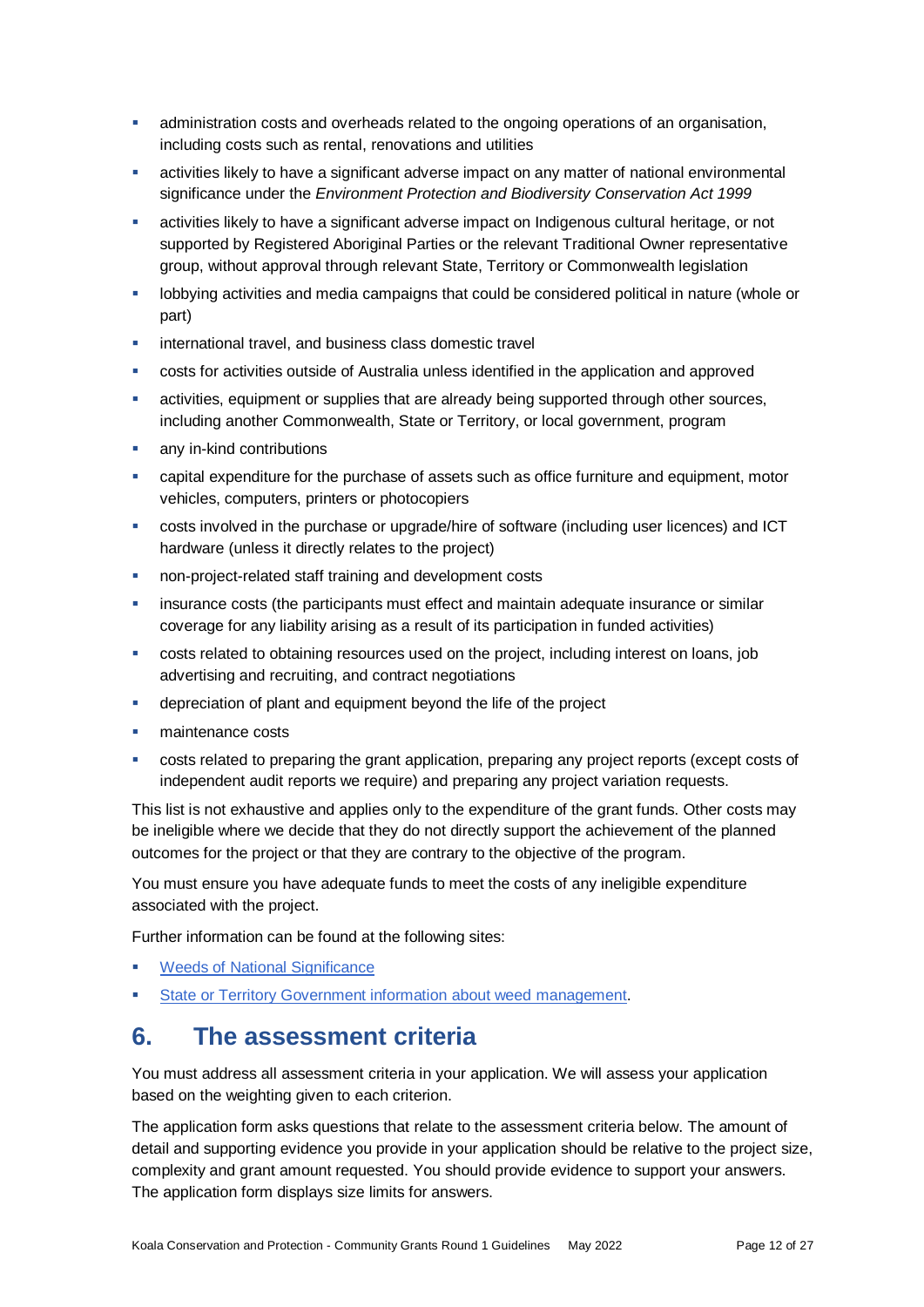We will only consider funding applications that score at least 50 per cent against each assessment criterion, as these represent best value for money.

### 6.1. Assessment criterion 1

#### **Project alignment with program objectives (50 points)**

You should demonstrate this by describing:

- a. how your project will support effective on-ground recovery and protection activities that contribute to the intended program outcomes listed in section 2.1.
- b. how your project activities are consistent with the [National Recovery Plan for the Koala,](https://www.awe.gov.au/environment/biodiversity/threatened/publications/recovery/koala-2022) [Conservation Advice for the listed Koala](http://www.environment.gov.au/biodiversity/threatened/species/pubs/85104-conservation-advice-12022022.pdf) and/or threat abatement plan or other strong evidence (for example, primary research such as published scientific papers, state government guidelines, or best practice and local restoration and revegetation guidelines for Koala habitat where they exist)
- c. the relationship of the project activities to other relevant Koala conservation and management actions underway
- d. how any Koala monitoring outputs will or can be incorporated in broader reporting of recovery, such as the National Koala Monitoring Program (NKMP) or the Atlas of Living Australia
- e. any additional or indirect benefits of your project activity, including for other nationally-listed threatened species.

### 6.2. Assessment criterion 2

#### **Your capacity, capability and resources to deliver the project (50 points)**

You should demonstrate this by describing:

- a. your track record in managing similar projects and your access to personnel with the right skills and experience including management and technical staff
- b. your plan to manage the project including scope, implementation methodology, timeframes, budget and identification and assessment of project delivery risks
- c. how you will monitor and measure the success of your project
- d. any additional investment that your project will leverage, such as cash or in-kind support that will enhance the achievement of intended outcomes
- e. your access, or future access, to any required land, infrastructure, capital equipment, technology, and regulatory or other approvals
- f. your capacity and commitment to manage the project sites where on-ground activity has occurred to sustain the project outcomes, beyond the term of this grant.

# **7. How to apply**

Before applying you should read and understand these guidelines, the sample [application form](https://business.gov.au/grants-and-programs/koala-conservation-and-protection-community-grants-round-1#key-documents) and the sampl[e grant agreement](https://business.gov.au/grants-and-programs/koala-conservation-and-protection-community-grants-round-1#key-documents) published on [business.gov.au](https://business.gov.au/grants-and-programs/koala-conservation-and-protection-community-grants-round-1#key-documents) and [GrantConnect.](https://www.grants.gov.au/)

You will need to create an account to access our online [portal.](https://portal.business.gov.au/) The portal allows you to apply for and manage a grant or service in a secure online environment.

To apply, you must:

complete the online [application form](https://business.gov.au/grants-and-programs/koala-conservation-and-protection-community-grants-round-1#key-documents) vi[a business.gov.au](https://business.gov.au/grants-and-programs/koala-conservation-and-protection-community-grants-round-1#key-documents)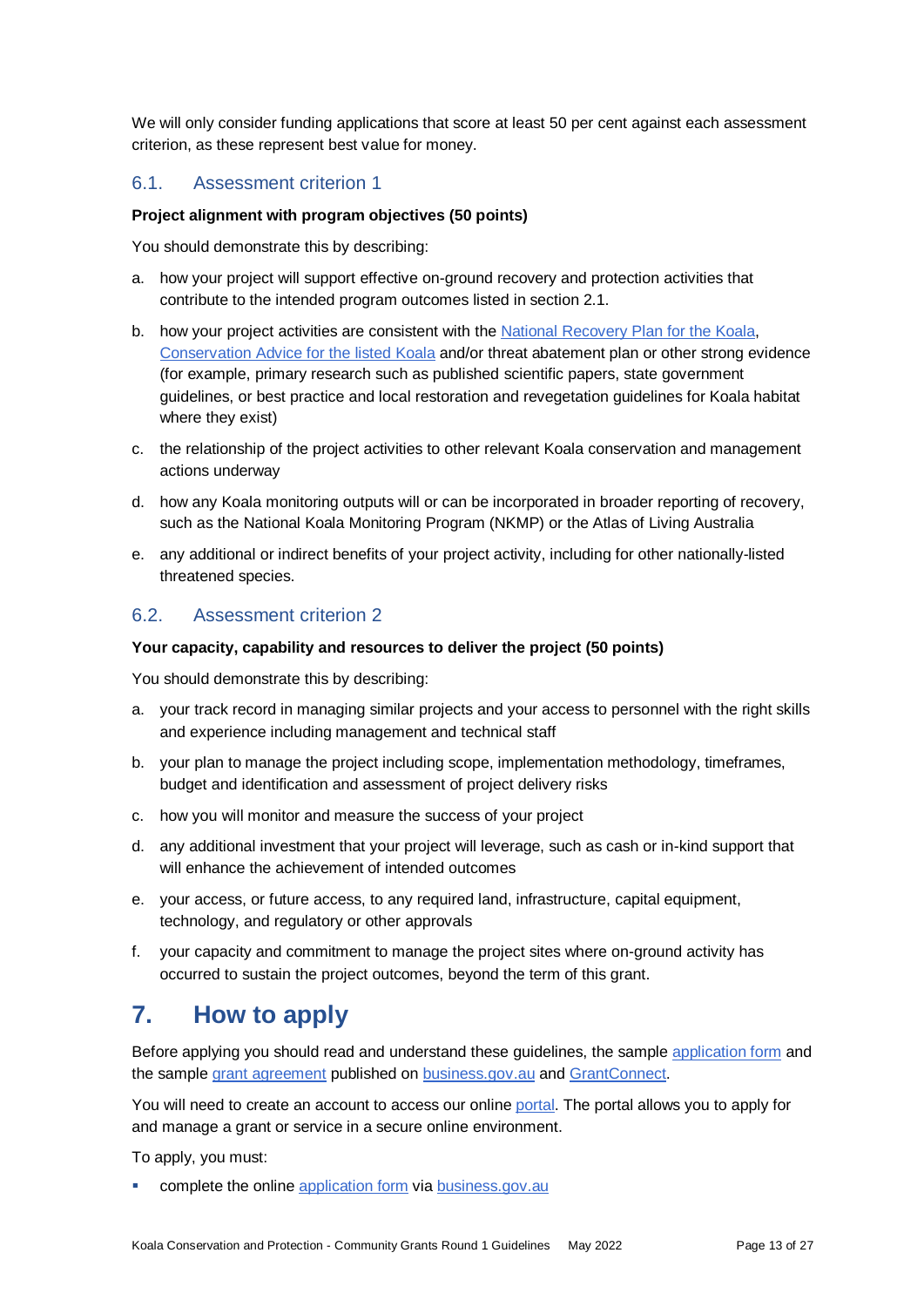- **•** provide all the information requested
- **address all eligibility and assessment criterially**
- include all necessary attachments refer to section 7.2

You should retain a copy of your application for your own records. You can view and print a copy of your submitted application on the portal.

You are responsible for making sure your application is complete and accurate. Giving false or misleading information is a serious offence under the *Criminal Code Act 1995* (Cth). If we consider that you have provided false or misleading information we may not progress your application. If you find an error in your application after submitting it, you should call us immediately on 13 28 46.

If we find an error or information that is missing, we may ask for clarification or additional information from you that will not change the nature of your application. However, we can refuse to accept any additional information from you that would change your submission after the application closing time.

# 7.1. Impact of COVID-19

When preparing your application, you need to take into consideration the timeframes and any constraints that may impact the delivery and participation of your activities resulting from the impact of the COVID-19 pandemic. Projects need to be designed to ensure participants' safety and health.

If you need further guidance around the application process, or if you have any issues with the portal, [contact us](https://www.business.gov.au/contact-us) at [business.gov.au](https://business.gov.au/grants-and-programs/koala-conservation-and-protection-community-grants-round-1#key-documents) or by calling 13 28 46.

### 7.2. Attachments to the application

You must provide the following documents with your application:

- project plan
- project budget
- trust deed (where applicable)
- documents requested in section 4.2, as they apply to your project.

You must attach supporting documentation in line with the instructions provided in the application form. You should only attach requested documents. The total size of all attachments cannot exceed 20MB. We will not consider information in attachments that we do not request.

# <span id="page-13-0"></span>7.3. Joint applications

We recognise that some organisations may want to join together as a group to deliver a project. In these circumstances, you must appoint a lead organisation. Only the lead organisation can submit the application form and enter into the grant agreement with the Commonwealth. The application must identify all other members of the proposed group and include a letter of support from each of the project partners. Each letter of support must include:

- **details of the project partner**
- an overview of how the project partner will work with the lead organisation and any other project partners in the group to successfully complete the project
- an outline of the relevant experience and/or expertise the project partner will bring to the group
- the roles/responsibilities the project partner will undertake, and the resources it will contribute (if any)
- details of a nominated management level contact officer.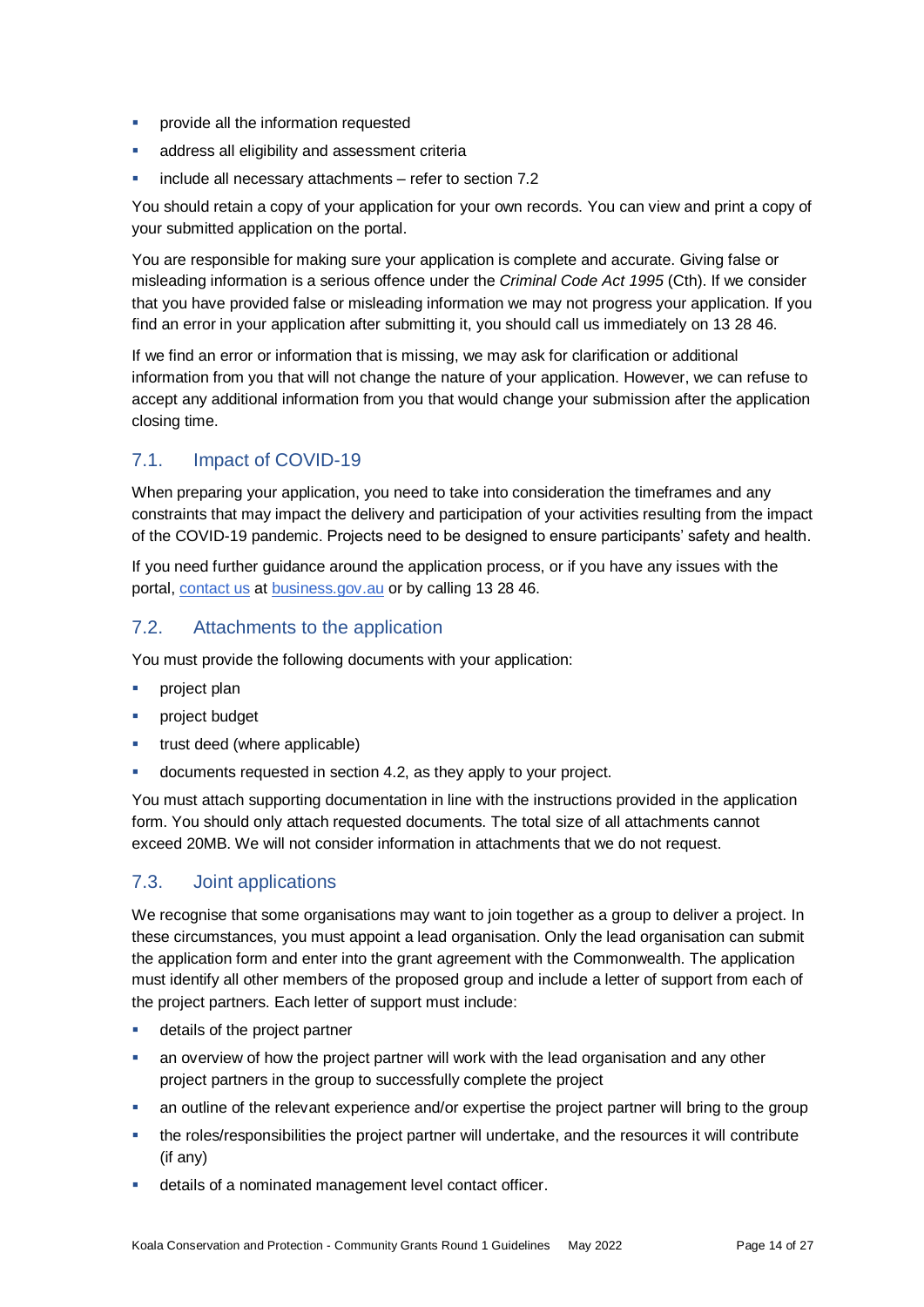You must have a formal arrangement in place with all parties prior to execution of the grant agreement.

# 7.4. Timing of grant opportunity

You can only submit an application between the published opening and closing dates. We cannot accept late applications.

If you are successful we expect you will be able to commence your project around September 2022.

#### Table 1: Expected timing for this grant opportunity

| Activity                                   | Timeframe                                                                                                                                                                                                                                                                                                                                                                |
|--------------------------------------------|--------------------------------------------------------------------------------------------------------------------------------------------------------------------------------------------------------------------------------------------------------------------------------------------------------------------------------------------------------------------------|
| Assessment of applications                 | 6 weeks                                                                                                                                                                                                                                                                                                                                                                  |
| Approval of outcomes of selection process  | 4 weeks                                                                                                                                                                                                                                                                                                                                                                  |
| Negotiations and award of grant agreements | 1-4 weeks                                                                                                                                                                                                                                                                                                                                                                |
| Notification to unsuccessful applicants    | 2 weeks                                                                                                                                                                                                                                                                                                                                                                  |
| Earliest start date of project             | You may commence your project from the<br>date we notify you that your application<br>was successful. We are not responsible<br>for any expenditure you incur until a grant<br>agreement is executed. The<br>Commonwealth will not be liable, and<br>should not be held out as being liable, for<br>any activities undertaken before the grant<br>agreement is executed. |
| End date of grant commitment               | The end date specified in your grant<br>agreement.                                                                                                                                                                                                                                                                                                                       |

# **8. The grant selection process**

We first review your application against the eligibility criteria. If eligible, we will then assess it against the assessment criteria. Only eligible applications will proceed to the criteria assessment stage.

We consider your application on its merits, based on:

- how well it meets the assessment criteria
- how it compares to other applications
- **•** whether it provides value with relevant money.

When assessing whether the application represents value with relevant money, we will have regard to:

- the overall objectives of the grant opportunity
- the evidence provided to demonstrate how your project contributes to meeting those objectives
- the relative value of the grant sought.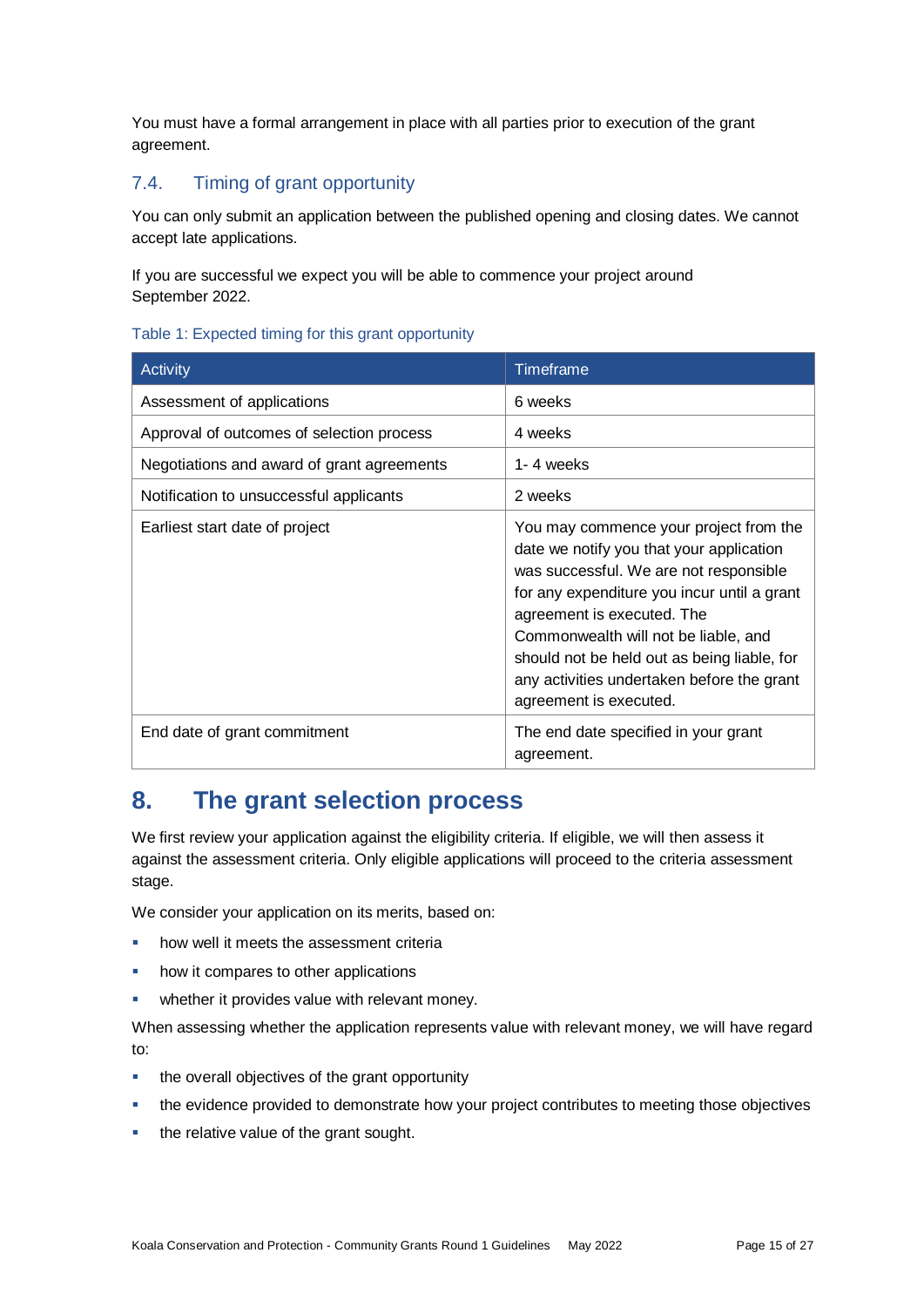We will establish a committee comprised of employees from the Department of Agriculture, Water and the Environment and the Department of Industry, Science, Energy and Resources to assess applications. The committee may also seek additional advice from independent technical experts.

The committee will assess your application against the assessment criteria and compare it to other eligible applications before recommending which projects to fund. The committee may also take into account other factors, such as geographic spread of projects, the range of projects that will best protect and support the listed Koala, alignment with other Koala investments, the best available research and data at the time of assessment, and the risks associated with the grant, including risks of the activity and risks to the Commonwealth.

The committee will be required to perform their duties in accordance with the CGRGs. The committee may seek additional information about you or your application. They may do this from within the Commonwealth, as well as States and Territories, even if you do not nominate the sources as referees. The committee may also consider information about you or your application that is available as a result of the Due Diligence process or through the normal course of business.

If the selection process identifies unintentional errors in your application, we may contact you to correct or clarify the errors, but you cannot make any material alteration or addition.

### 8.1. Who will approve grants?

The Minister for the Environment decides which grants to approve taking into account the recommendations of the committee and the availability of grant funds.

The Minister's decision is final in all matters, including:

- the grant approval
- the grant funding to be awarded
- any conditions attached to the offer of grant funding.

We cannot review decisions about the merits of your application.

The Minister will not approve funding if there is insufficient program funds available across relevant financial years for the program.

# **9. Notification of application outcomes**

We will advise you of the outcome of your application in writing. If you are successful, we advise you of any specific conditions attached to the grant.

If you are unsuccessful, we will give you an opportunity to discuss the outcome with us.

# **10. Successful grant applications**

### 10.1. Grant agreement

You must enter into a legally binding grant agreement with the Commonwealth. Sample [grant](https://business.gov.au/grants-and-programs/koala-conservation-and-protection-community-grants-round-1#key-documents)  [agreements](https://business.gov.au/grants-and-programs/koala-conservation-and-protection-community-grants-round-1#key-documents) are available on [business.gov.au](https://business.gov.au/grants-and-programs/koala-conservation-and-protection-community-grants-round-1#key-documents) and [GrantConnect.](https://www.grants.gov.au/) The grant agreement has general terms and conditions that cannot be changed.

We must execute a grant agreement with you before we can make any payments. Execute means both you and the Commonwealth have signed the agreement. We are not responsible for any expenditure you incur until a grant agreement is executed.

The approval of your grant may have specific conditions determined by the assessment process or other considerations made by the Minister. We will identify these in the offer of grant funding.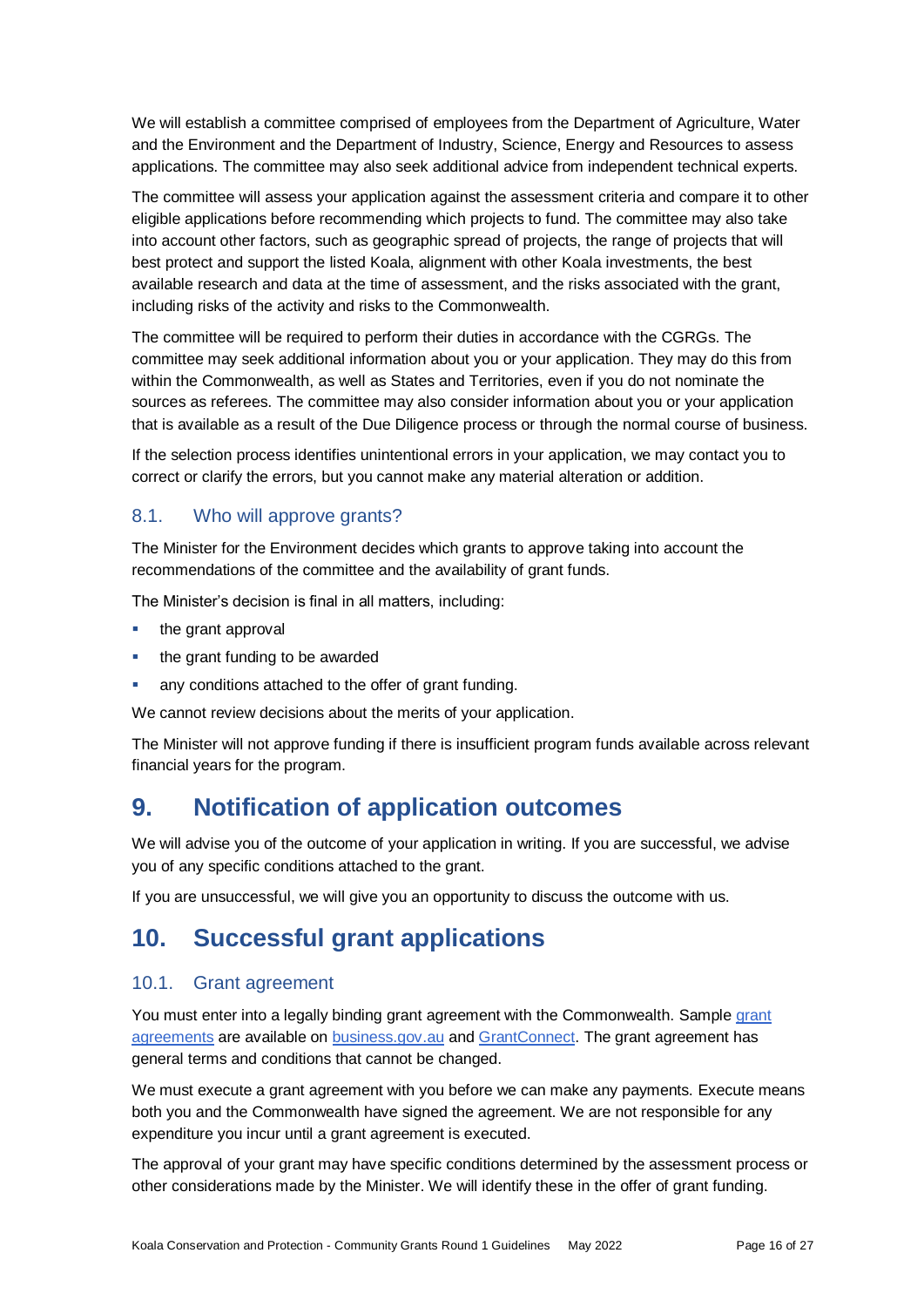If you enter an agreement under this program, you cannot receive other grants for the same activities from other Commonwealth, State or Territory granting programs.

The Commonwealth may recover grant funds if there is a breach of the grant agreement.

### 10.2. Simple grant agreement

We will use a simple grant agreement for projects where we consider your project to be relatively simple.

You will have 30 days from the date of a written offer to execute this grant agreement with the Commonwealth During this time, we will work with you to finalise details.

The offer may lapse if both parties do not sign the grant agreement within this time. Under certain circumstances, we may extend this period. We base the approval of your grant on the information you provide in your application. We will review any required changes to these details to ensure they do not impact the project as approved by the Minister.

### 10.3. Project/Activity specific legislation, policies and industry standards

You must comply with all relevant laws and regulations in undertaking your project. You must also comply with the specific legislation/ policies/ industry standards that follow. It is a condition of the grant funding that you meet these requirements. We will include these requirements in your grant agreement.

In particular, you will be required to comply with:

- State/Territory legislation in relation to:
	- **•** working with children
	- **•** working with vulnerable people
	- **EXEC** interstate movement of native plants and animals
	- **EXEC** animal welfare
- Commonwealth/State/Territory legislation in relation to:
	- **•** workplace health and safety
	- animal care and protection, including prevention of cruelty to animals
	- **EXEDENT** management of wildlife and listed threatened species
	- quarantine, national parks and wildlife, biosecurity, and biodiversity conservation
	- **EXEDENT** agricultural and veterinary chemicals use, including the AgVet Codes
	- **•** biosecurity, to prevent the spread of pests and diseases
	- **native vegetation and environment protection**
	- **Indigenous heritage and relics**
	- management of forests and waterways.

Whilst you are required to be compliant with all relevant laws and regulations, you must comply with the following requirements:

- requirements relating to state/ territory regulated activities, such as take from the wild
- hold relevant permits or be otherwise accredited with, or authorised by, the relevant state or territory government(s) to undertake the proposed activities in those jurisdictions
- relevant codes of practice, standards and guidelines, and threatened species conservation programs (where applicable)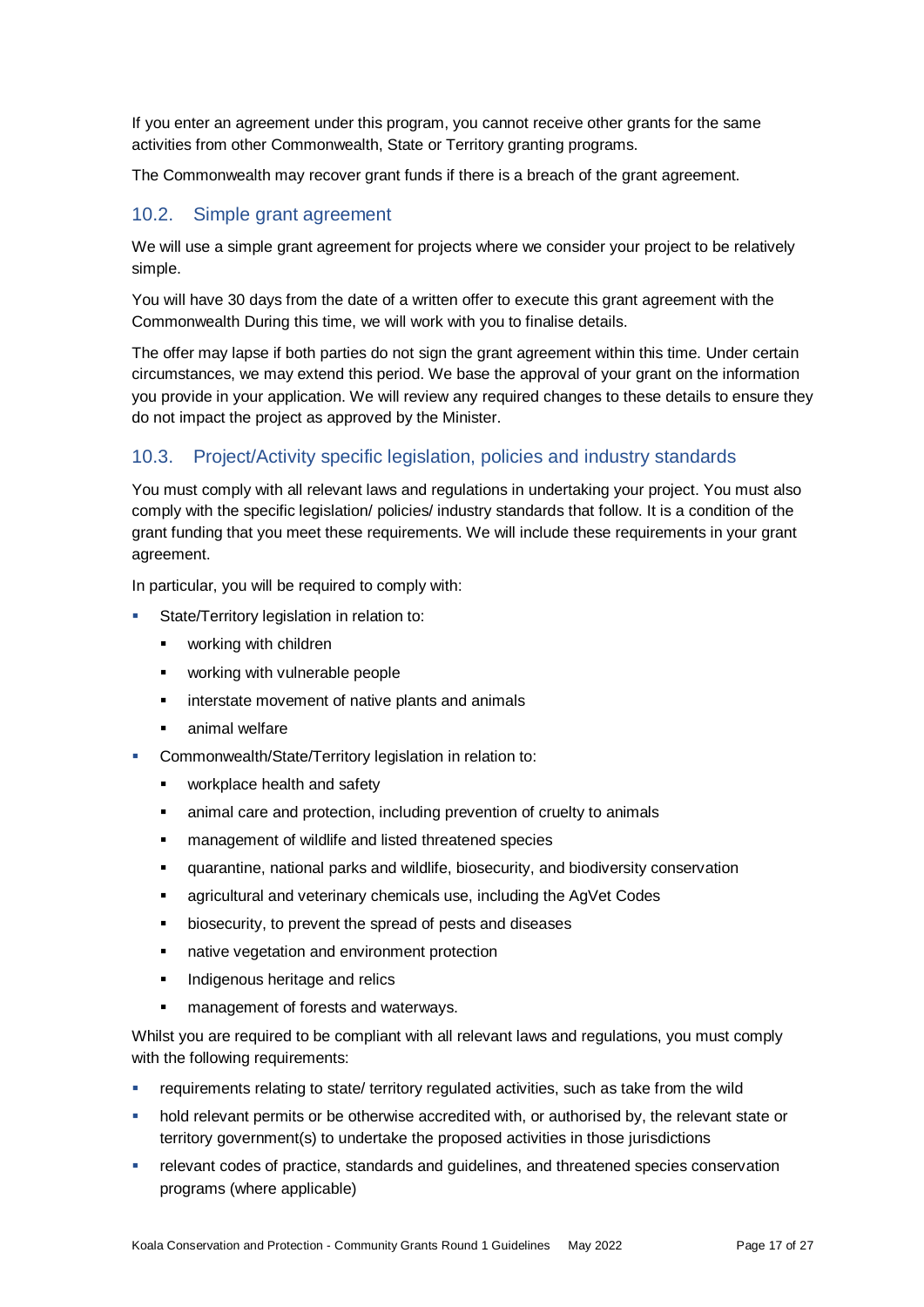- you and other people engaged in the grant activity must not trespass on property in the course of undertaking your grant activity nor endorse, sanction, or give comfort to acts of trespass or unauthorised access to private property
- you must also comply with any government measures and requirements in relation to COVID-19 (Coronavirus)
- if the grant activity is proposing to directly affect Indigenous places, values or communities, the applicant must have the consent of the relevant Traditional Owners.

# 10.4. Child safety requirements

You must comply with all relevant legislation relating to the employment or engagement of anyone working on the project that may interact with children, including all necessary working with children checks.

You must implement th[e National Principles for Child Safe Organisations](https://www.humanrights.gov.au/our-work/childrens-rights/national-principles-child-safe-organisations)<sup>2</sup> endorsed by the Commonwealth.

You will need to complete a risk assessment to identify the level of responsibility for children and the level of risk of harm or abuse, and put appropriate strategies in place to manage those risks. You must update this risk assessment at least annually.

You will also need to establish a training and compliance regime to ensure personnel are aware of, and comply with, the risk assessment requirements, relevant legislation including mandatory reporting requirements and the National Principles for Child Safe Organisations.

You will be required to provide an annual statement of compliance with these requirements in relation to working with children.

### 10.5. How we pay the grant

The grant agreement will state the:

- maximum grant amount we will pay
- proportion of eligible expenditure covered by the grant (grant percentage).

We will not exceed the maximum grant amount under any circumstances. If you incur extra costs, you must meet them yourself.

For grants up to \$80,000, we will pay 100 per cent of the grant on execution of the grant agreement. You will be required to report how you spent the grant funds at the completion of the project.

For grants over \$80,000, we will make payments according to an agreed schedule set out in the grant agreement. Payments are subject to satisfactory progress on the project.

# 10.6. Tax obligations

l

If you are registered for the Goods and Services Tax (GST), where applicable we will add GST to your grant payment and provide you with a recipient created tax invoice. You are required to notify us if your GST registration status changes during the project period. GST does not apply to grant payments to government related entities<sup>3</sup>.

<sup>2</sup> <https://www.humanrights.gov.au/our-work/childrens-rights/national-principles-child-safe-organisations>

<sup>&</sup>lt;sup>3</sup> See Australian Taxation Office ruling GSTR 2012/2 available at ato.gov.au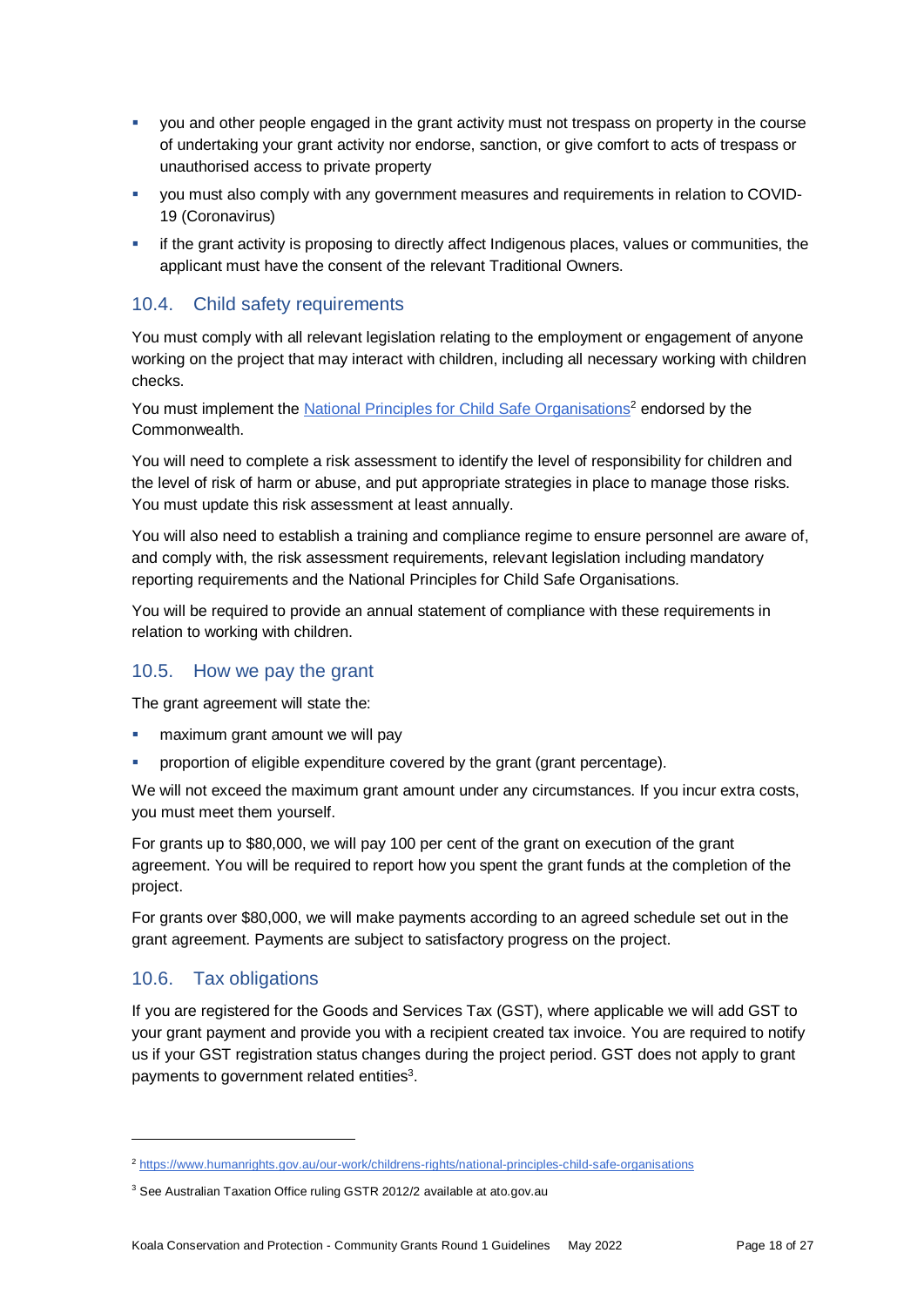Grants are assessable income for taxation purposes, unless exempted by a taxation law. We recommend you seek independent professional advice on your taxation obligations or seek assistance from the [Australian Taxation Office.](https://www.ato.gov.au/) We do not provide advice on tax.

# **11. Announcement of grants**

We will publish non-sensitive details of successful projects on [GrantConnect.](https://www.grants.gov.au/) We are required to do this by the *[Commonwealth Grants Rules and Guidelines](https://www.finance.gov.au/government/commonwealth-grants/commonwealth-grants-rules-guidelines)* unless otherwise prohibited by law. We may also publish this information on [business.gov.au.](https://business.gov.au/grants-and-programs/koala-conservation-and-protection-community-grants-round-1#key-documents) This information may include:

- name of your organisation
- $\blacksquare$  title of the project
- description of the project and its aims
- amount of grant funding awarded
- Australian Business Number
- business location
- your organisation's industry sector.

# **12. How we monitor your grant activity**

### 12.1. Keeping us informed

You should let us know if anything is likely to affect your project or organisation.

We need to know of any key changes to your organisation or its business activities, particularly if they affect your ability to complete your project, carry on business and pay debts due.

You must also inform us of any changes to your:

- name
- addresses
- nominated contact details
- bank account details.

If you become aware of a breach of terms and conditions under the grant agreement you must contact us immediately.

You must notify us of events relating to your project and provide an opportunity for the Minister or their representative to attend.

### 12.2. Reporting

You must submit reports in line with the [grant agreement.](file://///prod.protected.ind/User/user03/LLau2/insert%20link%20here) We will provide the requirements for these reports as appendices in the grant agreement. We will remind you of your reporting obligations before a report is due. We will expect you to report on:

- **PEDRITE:** progress against agreed project milestones
- project expenditure, including expenditure of grant funds.

The amount of detail you provide in your reports should be relative to the project size, complexity and grant amount.

We will monitor the progress of your project by assessing reports you submit and may conduct site visits to confirm details of your reports if necessary. Occasionally we may need to re-examine claims, seek further information or request an independent audit of claims and payments.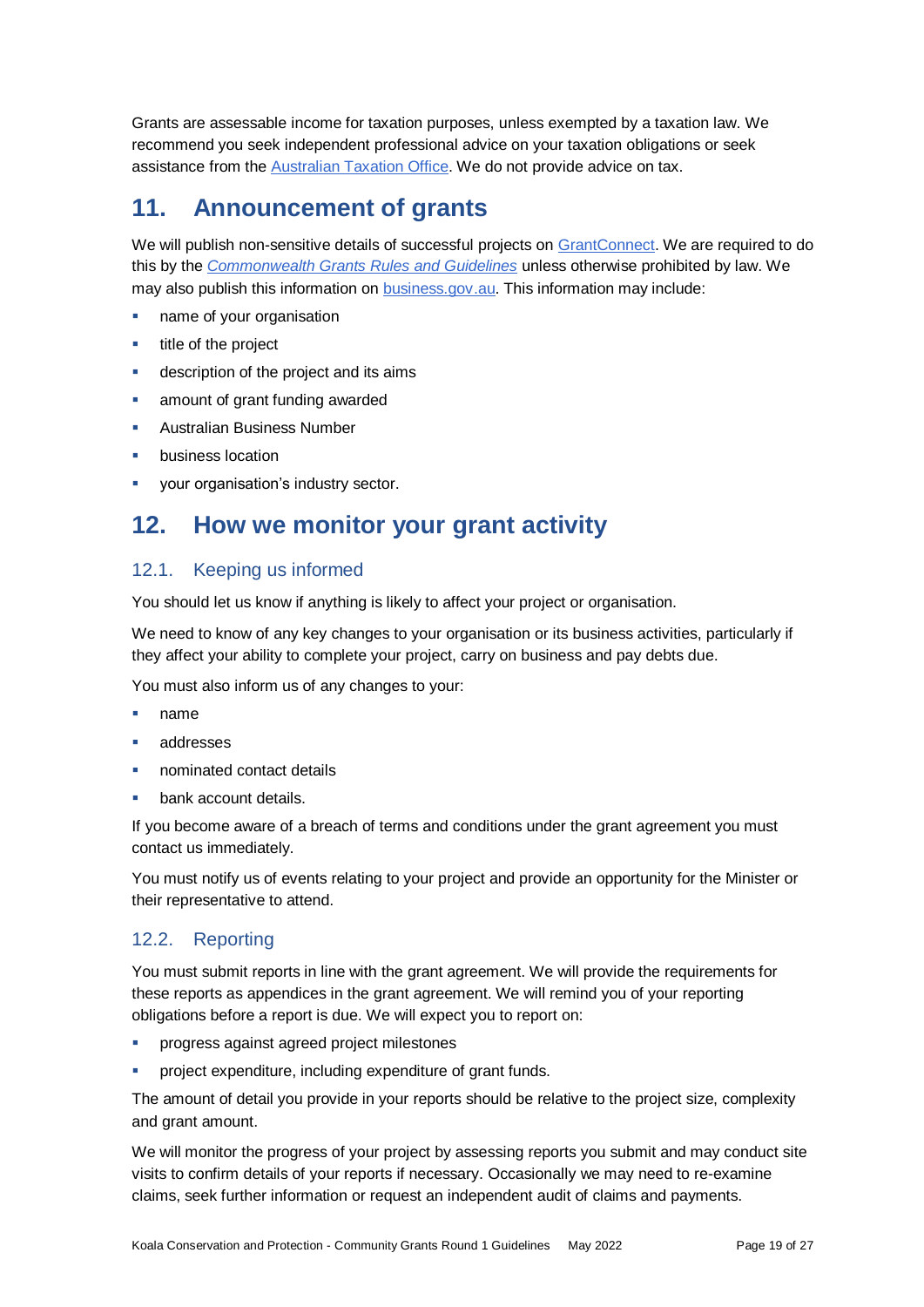You may also be required to:

- report to the Department of Agriculture, Water and the Environment (DAWE) using the Monitoring, Evaluation, Reporting and Improvement Tool (MERIT) to help the Commonwealth to evaluate the project's environmental outcomes, and
- provide data collected as part of your project to the National Koala Monitoring Project.

### 12.2.1. Progress reports

Progress reports must:

- include details of your progress towards completion of agreed project activities
- show the total eligible expenditure incurred to date
- include evidence of expenditure
- be submitted by the report due date (you can submit reports ahead of time if you have completed relevant project activities).

We will only make grant payments when we receive satisfactory progress reports.

You must discuss any project or milestone reporting delays with us as soon as you become aware of them.

### 12.2.2. End of project report

When you complete the project, you must submit an end of project report.

End of project reports must:

- **EXECT** include the agreed evidence as specified in the grant agreement
- identify the total eligible expenditure incurred for the project
- include a declaration that the grant money was spent in accordance with the grant agreement and to report on any underspends of the grant money
- be submitted by the report due date.

#### 12.2.3. Ad-hoc reports

We may ask you for ad-hoc reports on your project. This may be to provide an update on progress, or any significant delays or difficulties in completing the project.

### 12.3. Independent audits

We may ask you to provide an independent audit report. An audit report will verify that you spent the grant in accordance with the grant agreement. The audit report requires you to prepare a statement of grant income and expenditure. The report template is available on [business.gov.au](https://business.gov.au/grants-and-programs/koala-conservation-and-protection-community-grants-round-1#key-documents) and [GrantConnect.](https://www.grants.gov.au/)

#### 12.4. Compliance visits

We may visit you during the project period, or at the completion of your project to review your compliance with the grant agreement. We may also inspect the records you are required to keep under the grant agreement. We will provide you with reasonable notice of any compliance visit.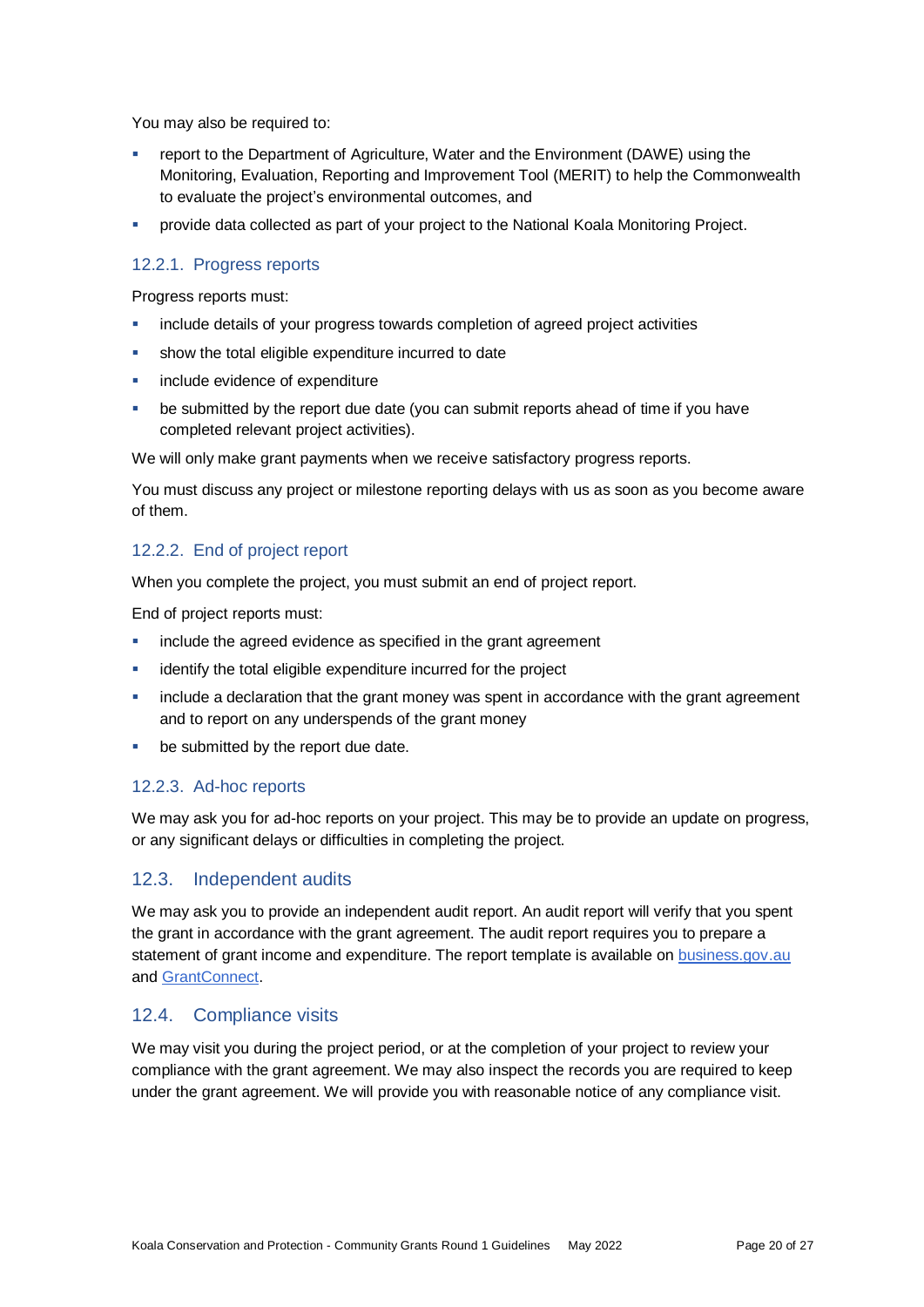# 12.5. Grant agreement variations

We recognise that unexpected events may affect project progress. In these circumstances, you can request a variation to your grant agreement, including:

- changing project milestones
- extending the timeframe for completing the project but within the maximum time period allowed in program guidelines
- changing project activities.

The program does not allow for:

- an increase of grant funds
- delivery of projects that fall outside the scope of the program.

If you want to propose changes to the grant agreement, you must put them in writing before the project end date. We can provide you with a variation request template.

If a delay in the project causes milestone achievement and payment dates to move to a different financial year, you will need a variation to the grant agreement. We can only move funds between financial years if there is enough program funding in the relevant year to allow for the revised payment schedule. If we cannot move the funds, you may lose some grant funding.

You should not assume that a variation request will be successful. We will consider your request based on factors such as:

- how it affects the project outcome
- consistency with the program policy objective, grant opportunity guidelines and any relevant policies of the department
- **EXED:** changes to the timing of grant payments
- availability of program funds.

### 12.6. Evaluation

The Department of Agriculture, Water and the Environment will evaluate the grant program to measure how well the outcomes and objectives have been achieved. They may use information from your application and project reports for this purpose. They may also interview you, or ask you for more information to help us understand how the grant impacted you and to evaluate how effective the program was in achieving its outcomes.

We may contact you up to two years after you finish your project for more information to assist with this evaluation.

# 12.7. Grant acknowledgement

If you make a public statement about a project funded under the program, including in a brochure or publication, you must acknowledge the grant by using the following:

'This project received grant funding from the Australian Government's \$50 million Koala Conservation and Protection Package.'

You must include the Australian Government logo in all promotional materials, publications and websites. Do not modify the logo's colour, shape, form, font or design in any way. Do not place it over an image or heavily textured background or as a tint of a colour. You cannot use the logo to give the impression that the Australian Government has published a product or endorsed another organisation.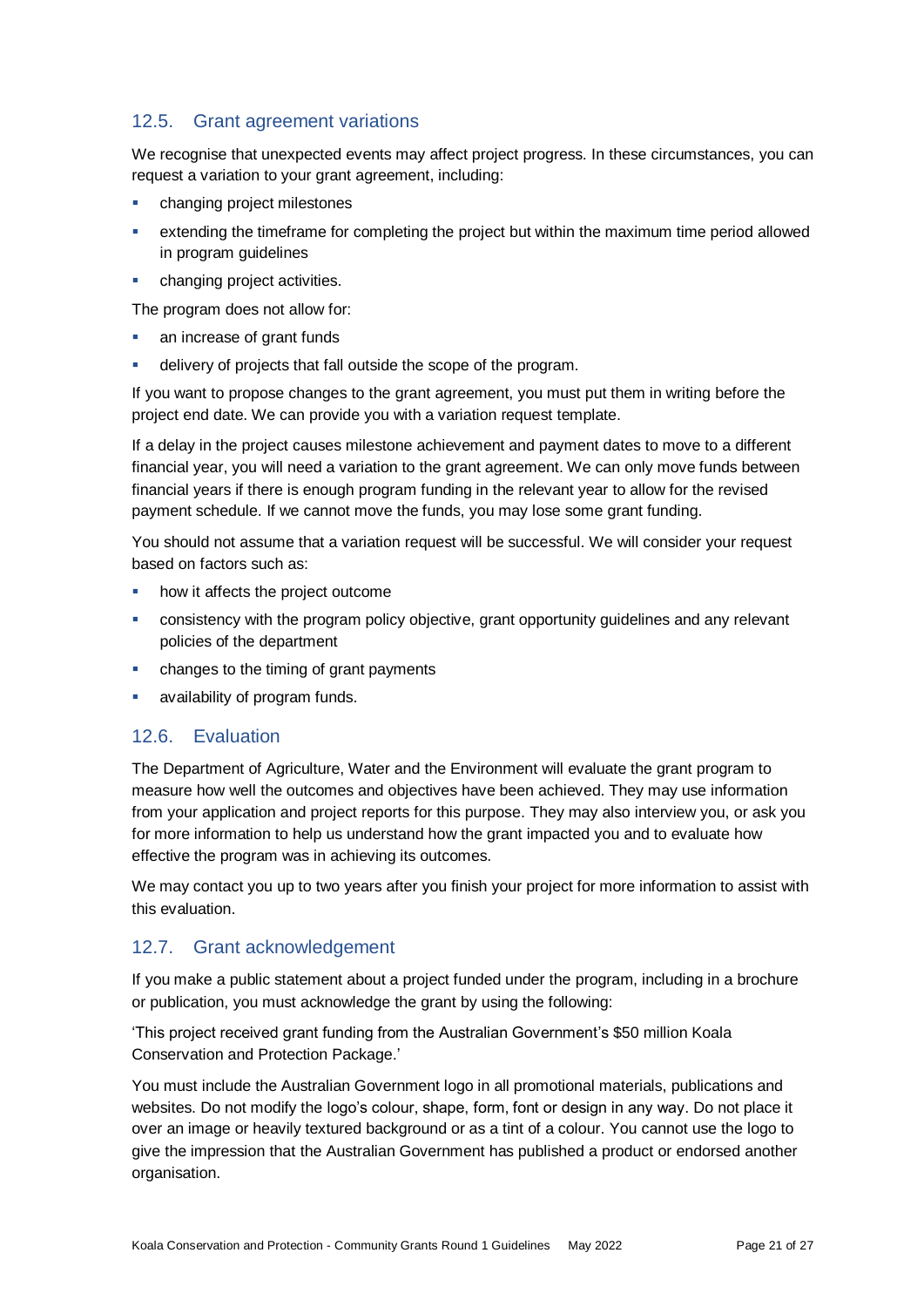If you promote your project on social media, where character limits allow please use the following handles and hashtags:

- **Twitter @TSCommissioner, @envirogov**
- Facebook @TSCommissioner, @awegov (Australian Department of Agriculture, Water and the Environment)
- Instagram @tscommissioner, @awegov

If you erect signage in relation to the project, the signage must contain an acknowledgement of the grant.

# **13. Probity**

We will make sure that the grant opportunity process is fair, according to the published grant opportunity guidelines, incorporates appropriate safeguards against fraud, unlawful activities and other inappropriate conduct and is consistent with the CGRGs.

# 13.1. Conflicts of interest

Any conflicts of interest could affect the performance of the grant opportunity or program. There may be a [conflict of interest,](http://www.apsc.gov.au/publications-and-media/current-publications/aps-values-and-code-of-conduct-in-practice/conflict-of-interest) or perceived conflict of interest, if our staff, any member of a committee or advisor and/or you or any of your personnel:

- has a professional, commercial or personal relationship with a party who is able to influence the application selection process, such as an Australian Government officer or member of an external panel
- **has a relationship with or interest in, an organisation, which is likely to interfere with or restrict** the applicants from carrying out the proposed activities fairly and independently or
- **•** has a relationship with, or interest in, an organisation from which they will receive personal gain because the organisation receives a grant under the grant program/ grant opportunity.

As part of your application, we will ask you to declare any perceived or existing conflicts of interests or confirm that, to the best of your knowledge, there is no conflict of interest.

If you later identify an actual, apparent, or perceived conflict of interest, you must inform us in writing immediately. Conflicts of interest for Australian Government staff are handled as set out in the Australian [Public Service Code of Conduct \(Section 13\(7\)\)](https://www.legislation.gov.au/Details/C2019C00057)<sup>4</sup> of the *Public Service Act 1999* (Cth). Committee members and other officials including the decision maker must also declare any conflicts of interest.

We publish our [conflict of interest policy](https://www.industry.gov.au/sites/g/files/net3906/f/July%202018/document/pdf/conflict-of-interest-and-insider-trading-policy.pdf)<sup>5</sup> on the department's website. The Commonwealth policy entity also publishes a conflict of interest policy on its website.

### 13.2. How we use your information

Unless the information you provide to us is:

- confidential information as per  $\Box$ . or
- personal information as per [13.2.3,](#page-22-1)

l

<sup>4</sup> https://www.legislation.gov.au/Details/C2019C00057

<sup>5</sup> [https://www.industry.gov.au/sites/default/files/July%202018/document/pdf/conflict-of-interest-and-insider-trading](https://www.industry.gov.au/sites/default/files/July%202018/document/pdf/conflict-of-interest-and-insider-trading-policy.pdf?acsf_files_redirect)[policy.pdf?acsf\\_files\\_redirect](https://www.industry.gov.au/sites/default/files/July%202018/document/pdf/conflict-of-interest-and-insider-trading-policy.pdf?acsf_files_redirect)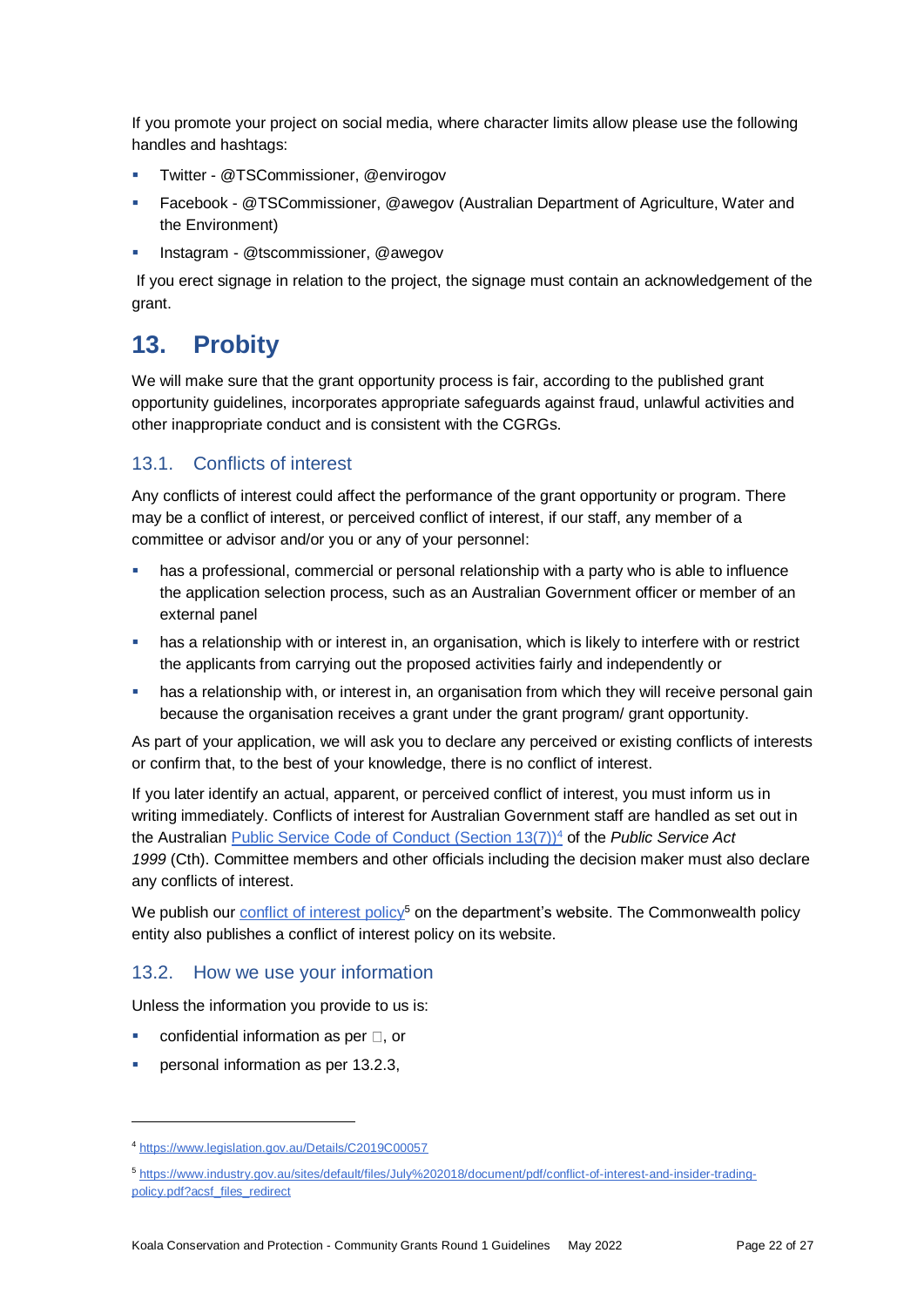we may share the information with other government agencies for a relevant Commonwealth purpose such as:

- to improve the effective administration, monitoring and evaluation of Australian Government programs
- for research
- <span id="page-22-0"></span>to announce the awarding of grants.

#### 13.2.1. How we handle your confidential information

We will treat the information you give us as sensitive and therefore confidential if it meets all of the following conditions:

- you clearly identify the information as confidential and explain why we should treat it as confidential
- the information is commercially sensitive
- disclosing the information would cause unreasonable harm to you or someone else
- you provide the information with an understanding that it will stay confidential.

#### 13.2.2. When we may disclose confidential information

We may disclose confidential information:

- to the committee and our Commonwealth employees and contractors, to help us manage the program effectively
- to the Auditor-General, Ombudsman or Privacy Commissioner
- to the responsible Minister or Assistant Minister
- to a House or a Committee of the Australian Parliament.

We may also disclose confidential information if:

- **we are required or authorised by law to disclose it**
- you agree to the information being disclosed, or
- <span id="page-22-1"></span>someone other than us has made the confidential information public.

#### 13.2.3. How we use your personal information

We must treat your personal information according to the Australian Privacy Principles (APPs) and the *Privacy Act 1988* (Cth). This includes letting you know:

- what personal information we collect
- **•** why we collect your personal information
- to whom we give your personal information.

We may give the personal information we collect from you to our employees and contractors, the committee, and other Commonwealth employees and contractors, so we can:

- **manage the program**
- research, assess, monitor and analyse our programs and activities.

We, or the Minister, may:

- announce the names of successful applicants to the public
- publish personal information on the department's websites.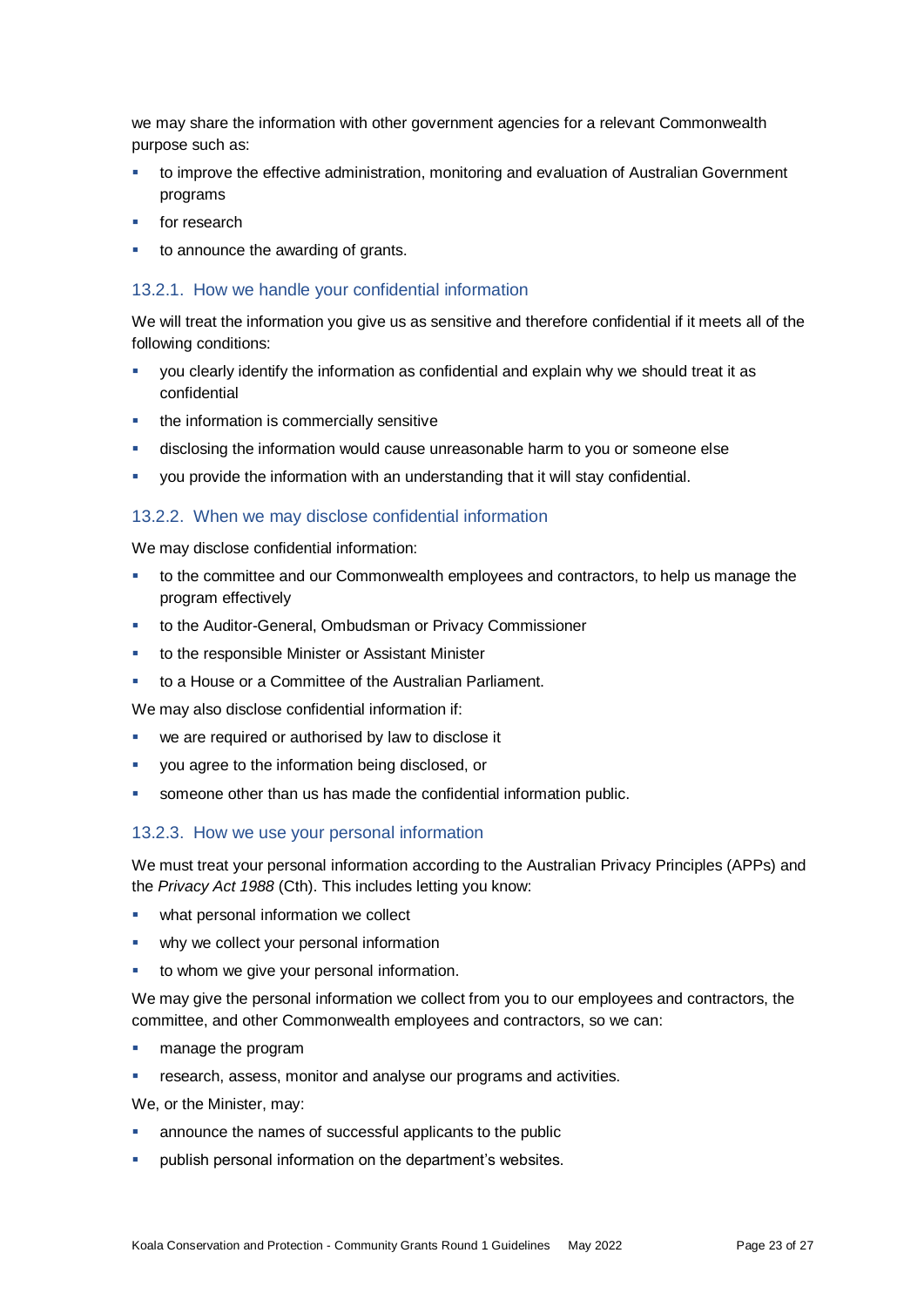You may read our [Privacy Policy](https://www.industry.gov.au/data-and-publications/privacy-policy)<sup>6</sup> on the department's website for more information on:

- what is personal information
- how we collect, use, disclose and store your personal information
- how you can access and correct your personal information.

#### 13.2.4. Freedom of information

All documents in the possession of the Australian Government, including those about the program, are subject to the *Freedom of Information Act 1982* (Cth) (FOI Act)*.*

The purpose of the FOI Act is to give members of the public rights of access to information held by the Australian Government and its entities. Under the FOI Act, members of the public can seek access to documents held by the Australian Government. This right of access is limited only by the exceptions and exemptions necessary to protect essential public interests and private and business affairs of persons in respect of whom the information relates.

If someone requests a document under the FOI Act, we will release it (though we may need to consult with you and/or other parties first) unless it meets one of the exemptions set out in the FOI Act.

### 13.3. Enquiries and feedback

For further information or clarification, you can contact us on 13 28 46 or by [web chat](https://www.business.gov.au/contact-us) or through our [online enquiry form](http://www.business.gov.au/contact-us/Pages/default.aspx) on [business.gov.au.](https://business.gov.au/grants-and-programs/koala-conservation-and-protection-community-grants-round-1#key-documents)

We may publish answers to your questions on our website as Frequently Asked Questions.

Our [Customer Service Charter](https://www.business.gov.au/about/customer-service-charter) is available at [business.gov.au.](https://business.gov.au/grants-and-programs/koala-conservation-and-protection-community-grants-round-1#key-documents) We use customer satisfaction surveys to improve our business operations and service.

If you have a complaint, call us on 13 28 46. We will refer your complaint to the appropriate manager.

If you are not satisfied with the way we handle your complaint, you can contact:

Chief Finance Officer Department of Industry, Science, Energy and Resources GPO Box 2013 CANBERRA ACT 2601

You can also contact the [Commonwealth Ombudsman](http://www.ombudsman.gov.au/)<sup>7</sup> with your complaint (call 1300 362 072). There is no fee for making a complaint, and the Ombudsman may conduct an independent investigation.

l

<sup>6</sup> <https://www.industry.gov.au/data-and-publications/privacy-policy>

<sup>7</sup> <http://www.ombudsman.gov.au/>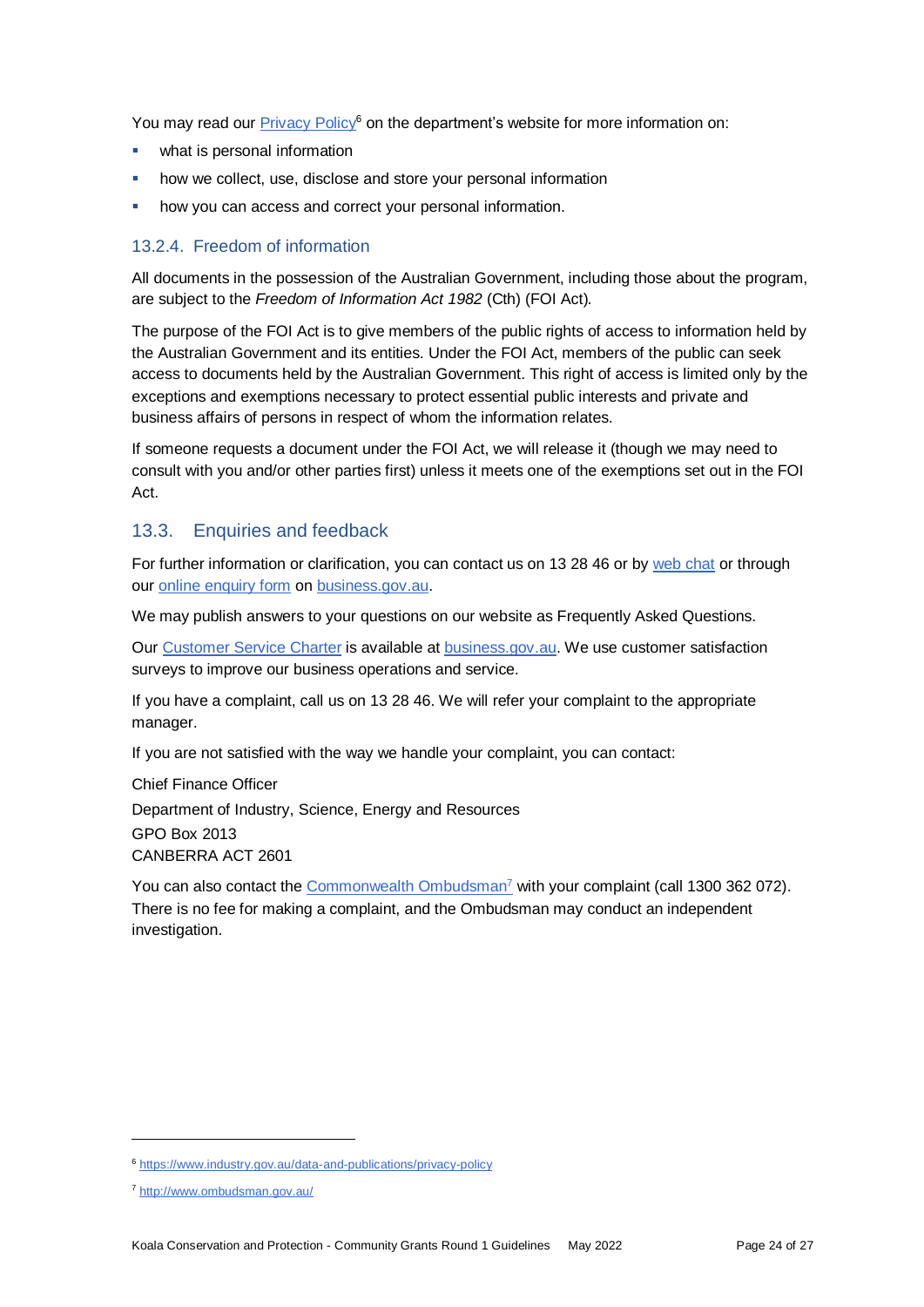# <span id="page-24-0"></span>**14. Glossary**

| <b>Term</b>                                   | <b>Definition</b>                                                                                                                                                                                                                                                                                                                                                    |
|-----------------------------------------------|----------------------------------------------------------------------------------------------------------------------------------------------------------------------------------------------------------------------------------------------------------------------------------------------------------------------------------------------------------------------|
| Application form                              | The document issued by the Program Delegate that<br>applicants use to apply for funding under the program.                                                                                                                                                                                                                                                           |
| Australian local government<br>agency or body | A type of entity that refers to a local governing body as<br>defined in the Local Government (Financial Assistance) Act<br>1995 (Cth). Local governing bodies are also known as local<br>councils. State or Territory governments define the powers<br>of local government bodies within their borders, and<br>arrangements can therefore vary across jurisdictions. |
| Department                                    | The Department of Industry, Science, Energy and<br>Resources.                                                                                                                                                                                                                                                                                                        |
| <b>Conservation Advice</b>                    | The Conservation Advice for Phascolarctos cinereus<br>(Koala) combined populations of Queensland, New South<br>Wales and the Australian Capital Territory, in effect under<br>the Environment Protection and Biodiversity Conservation<br>Act 1999 from 12 February 2022.                                                                                            |
| Eligible activities                           | The activities undertaken by a grantee in relation to a<br>project that are eligible for funding support as set out in 5.                                                                                                                                                                                                                                            |
| Eligible application                          | An application or proposal for grant funding under the<br>program that the Program Delegate has determined is<br>eligible for assessment in accordance with these guidelines.                                                                                                                                                                                        |
| Eligible expenditure                          | The expenditure incurred by a grantee on a project and<br>which is eligible for funding support as set out in 5.3.                                                                                                                                                                                                                                                   |
| Ex-situ                                       | Projects undertaken in a location away from the natural<br>Koala habitats in Queensland, New South Wales and the<br>Australian Capital Territory.                                                                                                                                                                                                                    |
| Grant agreement                               | A legally binding contract between the Commonwealth and<br>a grantee for the grant funding.                                                                                                                                                                                                                                                                          |
| Grant funding or grant funds                  | The funding made available by the Commonwealth to<br>grantees under the program.                                                                                                                                                                                                                                                                                     |
| <b>GrantConnect</b>                           | The Australian Government's whole-of-government grants<br>information system, which centralises the publication and<br>reporting of Commonwealth grants in accordance with the<br>CGRGs.                                                                                                                                                                             |
| Grantee                                       | The recipient of grant funding under a grant agreement.                                                                                                                                                                                                                                                                                                              |
| <b>Guidelines</b>                             | Guidelines that the Minister gives to the department to<br>provide the framework for the administration of the program,<br>as in force from time to time.                                                                                                                                                                                                            |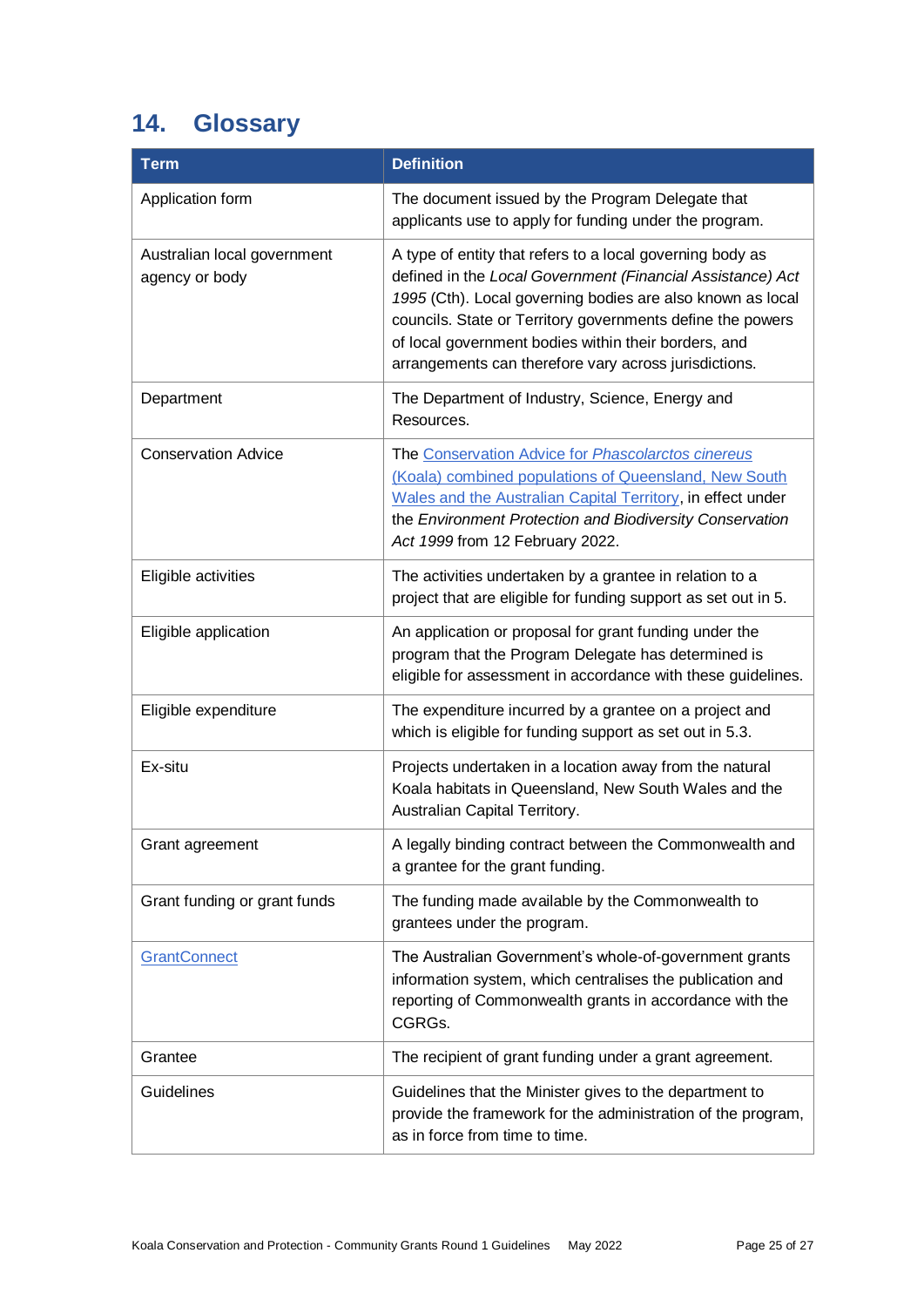| <b>Term</b>                                     | <b>Definition</b>                                                                                                                                                                                                                                                                                                                                                          |
|-------------------------------------------------|----------------------------------------------------------------------------------------------------------------------------------------------------------------------------------------------------------------------------------------------------------------------------------------------------------------------------------------------------------------------------|
| Listed Koala                                    | The legal entity covered by this program, being<br>Phascolarctos cinereus (combined populations of<br>Queensland, New South Wales and the Australian Capital<br>Territory) which is listed as Endangered under the EPBC<br>Act. This entity is considered to be a "species" for the<br>purposes of the EPBC Act. See also Species (legal<br>definition), in this glossary. |
| Minister                                        | The Commonwealth Minister for the Environment.                                                                                                                                                                                                                                                                                                                             |
| Package                                         | A \$50 million package to maintain and support the recovery<br>and protection of the Koala over four years from 2021-22 to<br>2024-25, announced on 29 January 2022 by the Prime<br>Minister, the Hon Scott Morrison MP and the Minister for the<br>Environment, the Hon Sussan Ley MP.                                                                                    |
| Personal information                            | Has the same meaning as in the Privacy Act 1988 (Cth)<br>which is:                                                                                                                                                                                                                                                                                                         |
|                                                 | Information or an opinion about an identified individual, or<br>an individual who is reasonably identifiable:                                                                                                                                                                                                                                                              |
|                                                 | whether the information or opinion is true or not; and<br>a.<br>whether the information or opinion is recorded in a<br>b.<br>material form or not.                                                                                                                                                                                                                         |
| Program                                         | The Koala Conservation and Protection - Community<br>Grants: Round 1 grant opportunity providing up to \$5 million<br>in grants to support the recovery and protection of the listed<br>Koala.                                                                                                                                                                             |
| Program Delegate                                | A manager within the department with responsibility for the<br>program.                                                                                                                                                                                                                                                                                                    |
| Program funding or Program<br>funds             | The funding made available by the Commonwealth for the<br>program.                                                                                                                                                                                                                                                                                                         |
| Project                                         | A project described in an application for grant funding under<br>the program.                                                                                                                                                                                                                                                                                              |
| Publicly funded research<br>organisation (PFRO) | All higher education providers listed at Table A and Table B<br>of the Higher Education Support Act 2003 (Cth) and<br>corporate Commonwealth entities, and State and Territory<br>business enterprises which undertake publicly funded<br>research.                                                                                                                        |
| National Recovery Plan for the<br>Koala         | The National Recovery Plan for the Koala Phascolarctos<br>cinereus (combined populations of Queensland, New South<br>Wales and the Australian Capital Territory) in effect under<br>the Environment Protection and Biodiversity Conservation<br>Act 1999 from 8 April 2022.                                                                                                |